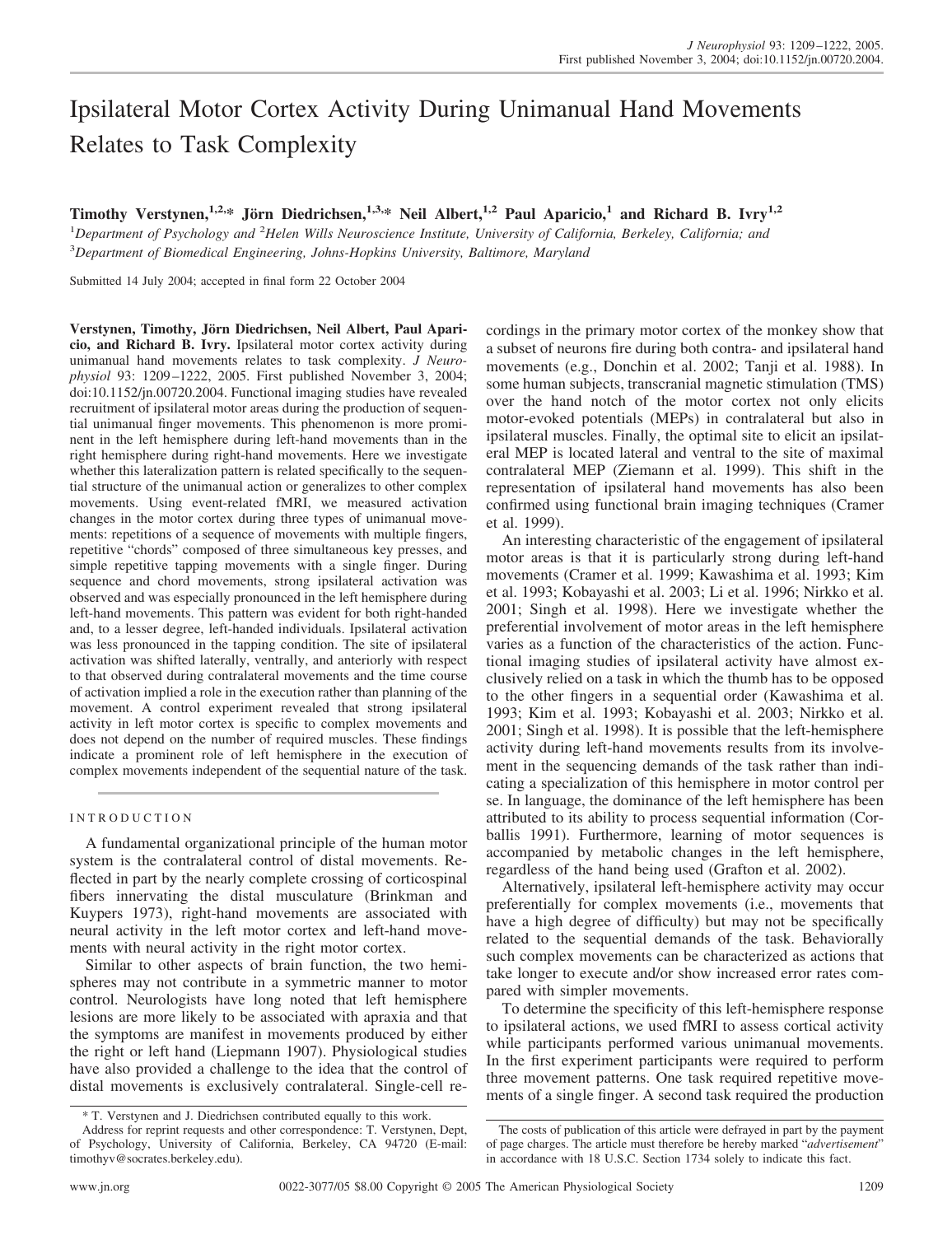of movement sequences with four fingers. A third task was designed to match the sequence task in terms of complexity but lacked its sequential characteristics; each response consisted of a three-finger keypress, similar to the manner in which chords are played on the piano.

Most of the studies showing an asymmetry in ipsilateral recruitment have been restricted to right-handed participants (e.g., Kawashima et al. 1993; Kobaysashi et al. 2003; Nikko et al. 2001). This raises the question whether this asymmetry reflects a preeminent role for the left hemisphere in motor control or whether they reflect a specific role of the hemisphere contralateral to the dominant hand in the control of both hands. While the apraxia literature would favor the former hypothesis (reviewed in Heilman 2000), the imaging results are mixed. Kim et al. (1993) reported that left-handed individuals also showed more ipsilateral activity during left-hand movements than during right-hand movements, albeit this difference was less clear than that observed for right-handers. Others, however, have reported a reversed pattern in left-handed individuals with ipsilateral activation most prevalent when the nondominant, right hand was used (Kawashima et al. 1997) or symmetric bilateral activation for *both* left and right hand movements (Singh et al. 1998). This discrepancy in activation patterns for left-handed participants may partly result from the different movement tasks used in these studies. While Kim and colleagues (1993) and Singh et al. (1998) used sequential finger opposition movements, participants in the Kawashima et al. (1997) study performed simple finger tapping movements.

The following experiments were designed to investigate how ipsilateral activity in the motor cortex is affected by characteristics of the movement and the hand performing the action. Right- and left-handed participants were tested to further examine if asymmetric patterns of ipsilateral activation were related to handedness or hemispheric specialization.

Our primary focus in the present study is on activation patterns in the motor cortex as a function of movement type. However, the boundary in the precentral gyrus between the primary motor cortex and premotor cortex is difficult to define on a macroscopic level (for review, see Geyer et al. 2000). Identifying this boundary is especially problematic for the present purposes given that, as described in the preceding text, spatial representation of ipsilateral muscles is shifted in an anterior and ventral direction within the precentral gyrus (Cramer et al. 1999; Ziemann et al. 1999). The ipsilateral movement-related activity may be in the anterior extent of primary motor cortex or in the adjacent premotor region (see Rademacher et al. 2001). Indeed, the cytoarchitectonic differences between these two precentral gyrus regions are small, and in humans, functional distinctions have not been established (Geyer et al. 2000). Given these considerations, we will refer to activity across the precentral gyrus, as well as the anterior aspect of the central sulcus, as "motor cortex," acknowledging that the former is a composite of the anterior region of primary motor cortex and one of the premotor subareas. We return to this issue in the DISCUSSION.

In *experimen*t 1, we found that the activity in the motor cortex was more pronounced for the sequential and chording tasks compared with the simple repetitive tapping task. Results for the sequence and chord conditions did not differ significantly from each other. Overall, these results are consistent with the hypothesis of a left hemisphere specialization for complex actions rather than a specialization specific to sequential representations.

In our effort to create two types of complex movements, while keeping the difficulty of chord and sequence movements comparable, we had to introduce a number of other differences between the conditions. For example, both the chord and the sequence tasks required the recruitment and control of four fingers on each trial. In contrast, only a single finger was recruited on simple tapping trials. Thus the two complex tasks differ from the simple task in terms of the number of fingers (or muscles) that are required during a trial. Perhaps activation in the ipsilateral hemisphere is related to the number of recruited fingers (or muscles) rather than specific to the demands to link these fingers into a sequential pattern of movements or a configural hand posture.

We conducted a second experiment to evaluate this hypothesis. In separate blocks, participants performed repetitive tapping movements of either a single finger, two adjacent fingers or four adjacent fingers. By using synergistic combinations, we were able to manipulate the number of required fingers while minimizing the configural requirements for the movements. If the imaging results of *experiment 1* are related to the number of required fingers, then we should see an increase in ipsilateral activation across the one-, two-, and four-finger conditions respectively. We also included two sequence conditions, one in which the sequence was composed of four elements and a second in which the sequence was composed of six elements. Both are matched to the four-finger nonsequential task in terms of the number of required fingers. If the magnitude of the ipsilateral motor cortex response is related to movement complexity, then the extent of ipsilateral activation should be greater in the two sequencing tasks compared with the tapping conditions. Moreover, a comparison of the four- and sixelement sequence conditions provides a strong test of this hypothesis because these two conditions are well matched in terms of kinematic requirements but differ in complexity.

To ensure that we obtained sufficient data for each condition in a single scanning session, we did not include the chord task in *experiment 2.* We also limited testing to right-handed individuals because the key question addressed here has to do with the definition of complexity rather than issues related to hemispheric asymmetries.

#### METHODS

#### *Experiment 1*

PARTICIPANTS. Eight right-handed (4 male, 4 female) and eight left-handed (4 male, 4 female) students from the University of California, Berkeley, were recruited and financially compensated for their participation. All participants were naive to the purpose of the study. Handedness was determined via a condensed version of the Edinburgh Handedness inventory (Oldfield 1971) and also assessed via multiple behavioral tasks reported elsewhere (Shannon et al. 2002). On a scale ranging from  $-2$  (strong left-handed) to  $+2$  (strong right-handed), the average score on the Edinburgh inventory was  $-0.97$  (0.33 SD) for the left-handers and 1.24 (0.32 SD) for the right-handers. The protocol was approved by the Committee for the Protection of Human Subjects at UC, Berkeley.

APPARATUS AND STIMULI. Behavioral responses were recorded using custom-built five-key piano-style response boards made of nonferrous materials. The thumb key for each board was longer than the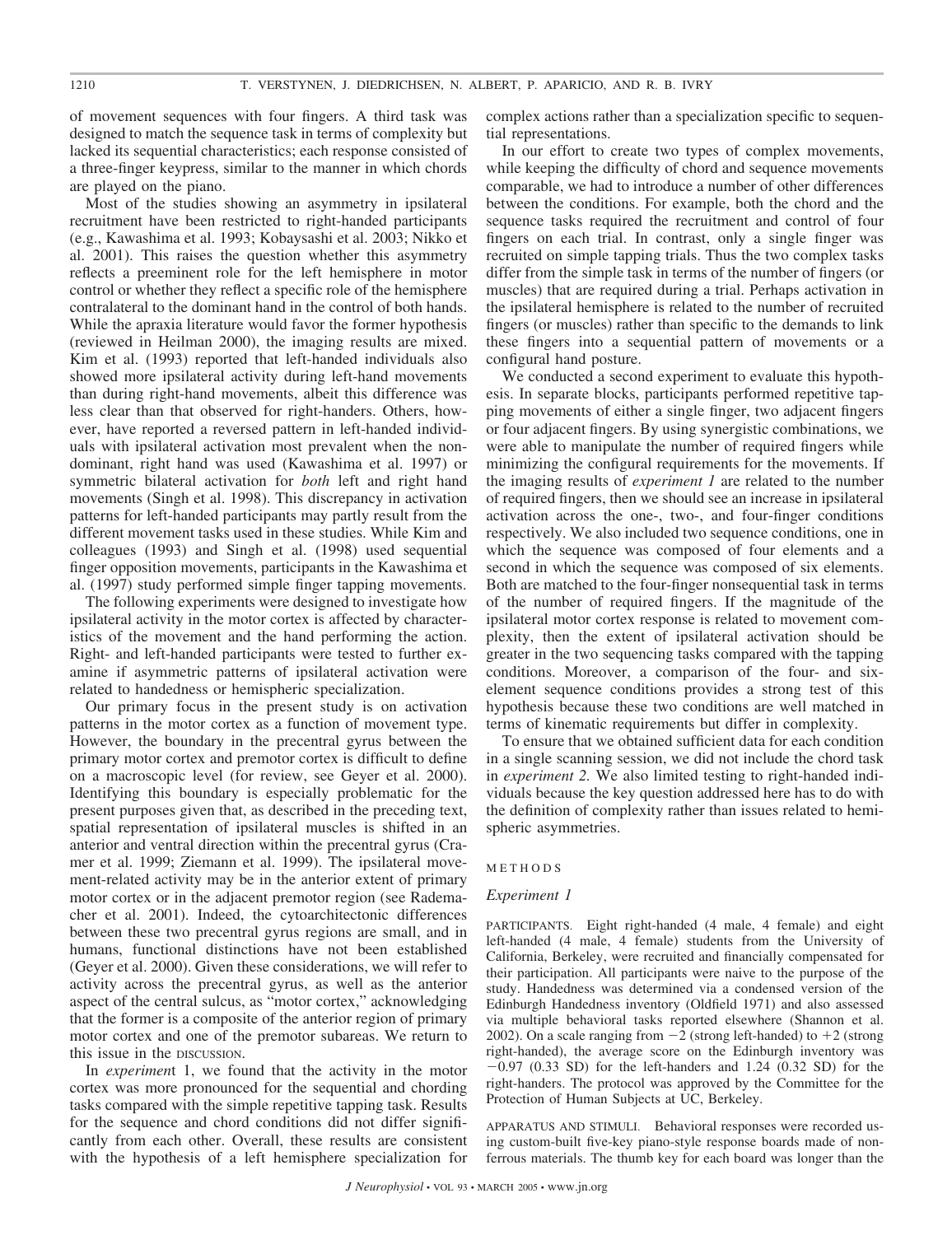other keys so that participants could comfortably place their hands over all five keys. Diagnostic scans performed prior to this project confirmed that the devices did not introduce any artifacts into the MR signal. Stimulus presentation and recording of behavioral responses were controlled with E-Prime software (PST) run on a personal computer.

TASKS. Twenty-four hours prior to imaging, participants were trained on the three movement tasks. Participants were seated in front of a computer monitor and rested each hand on a response box. Each trial began with an instruction period in which cues were provided to signal the required hand, movement type, and specific fingers for the forthcoming trial (Fig. 1*A*). Five horizontal lines where displayed on the screen to represent the five fingers of the target hand. These lines were shifted  $\sim$ 3 $\degree$  to the left of center to indicate a left-hand trial and  $\sim$ 3 $\degree$  to the right of center to indicate a right-hand trial. The displace-



FIG. 1. A: timeline of events for each trial. After a 2 s fixation interval, an instruction cue was presented for 2 s, informing the participant of the required hand, movement condition, and specific pattern. After a variable preparation period, an imperative signal appeared, and participants were required to produce as many responses of the required pattern as possible during 4 s. All behavioral responses were made on a 5-key piano style response box. The thumb key was not used for either tapping or sequence movements. During chord movements, the participant alternated between producing the target chord and making a single response with the thumb on the 5th key. *B*: anatomically defined voxel maps of the left (white) and right (black) precentral gyrus from 6 slices of a GEM anatomical image in one individual. The precentral gyrus region of interest (ROI) spanned from 8 to 14 of the 18 total slices.

ment of the lines provided redundant information concerning the target hand and increased stimulus-response compatibility.

The *sequence* condition involved the cyclical production of a four-finger sequence. The digits 1- 4 appeared over four of the five lines, indicating the order in which the keys had to be pressed. Four different sequences were selected for each hand, and no sequence contained a "run" of three neighboring keys. The *chord* condition involved alternating between the designated chord and a single thumb response. The three fingers required for the chord were indicated by  $\times$ appearing above three of the lines. Participants were instructed to depress and release these three keys simultaneously. This response alternated with a single response produced by the thumb on the long key. Pilot work indicated that if only chord responses were required, participants would adopt the target hand configuration and make successive chord responses by wrist flexion and extension. The thumb response was used to ensure that participants would have to reconfigure the fingers prior to each chord response. Participants were instructed to minimize wrist movements when making all of the responses. Four of the 20 possible three-finger chords were selected, avoiding simple configurations with three adjacent depressed fingers. Finally, the simple *tap* condition involved repetitive tapping with a single finger. On these trials, a single  $\times$  appeared over one of the four lines, indicating the finger to be used.

The instruction screen remained visible for 2 s. After this, the screen was blank for an additional 2 s. During this period, participants were instructed to prepare the response while avoiding overt movements. Immediately after the preparation period, a green "GO" was displayed on the screen. Participants were instructed to produce the target movement as many times as possible within a  $4\overline{s}$  movement period. Feedback was provided during training by transiently changing the color of the word GO to red whenever a wrong key was pressed. The word STOP indicated the end of the trial.

A block of trials consisted of eight sequence, eight chord, and four tap trials for each hand, presented in a random order. The number of successful repetitions for each movement type and the number of errors was reported at the end of each block. Participants completed 10 blocks of 20 trials during the training session.

The procedure was modified slightly during the imaging session. The duration of the preparation period, measured from the end of the instruction period to the onset of the imperative GO signal varied between 2 and 6 s. By varying the interval between the instruction and imperative stimuli, we sought to reduce the the influence of instruction- and delay-related activity on the blood-oxygenated-level-dependent (BOLD) response to the movements themselves (Dale 1999). Feedback within a trial was not provided during the imaging session, although overall performance feedback was given at the end of each block. Each movement condition was performed equally often during a scan, and the order was prerandomized to control for one-back order effects: each task was followed an equal number of times by each of the other tasks.

To ensure high proficiency during the imaging session, two sequence and two chord patterns were preselected for each hand. In addition, three practice blocks were run with the participants positioned in the scanner. Immediately thereafter, four test blocks of 48 trials were performed during image acquisition, resulting in a total run length of 8.5 min/block.

MRI ACQUISITION AND PROCESSING. A Varian 4T Unity INOVA scanner was used for the experiment. High-resolution gradient-echo (GEM) images were acquired along the axial plane as localizer images (18 slices, matrix size =  $256 \times 256$ , thickness = 3 mm, gap = 0.5 mm). The field-of-view (22.4  $\times$  22.4  $\times$  6.3 cm) for these images encompassed all cortical regions above the Sylvian fissure. A total of 1,300 functional volumes were acquired across four consecutive scans using a Varian gradient echoplanar imaging (EPI) pulse sequence (18 slices interleaved, TR = 2,000 ms, TE = 28 ms, matrix size = 64  $\times$ 64, thickness  $= 3$  mm, gap  $= 0.5$  mm, yielding isotropic voxels of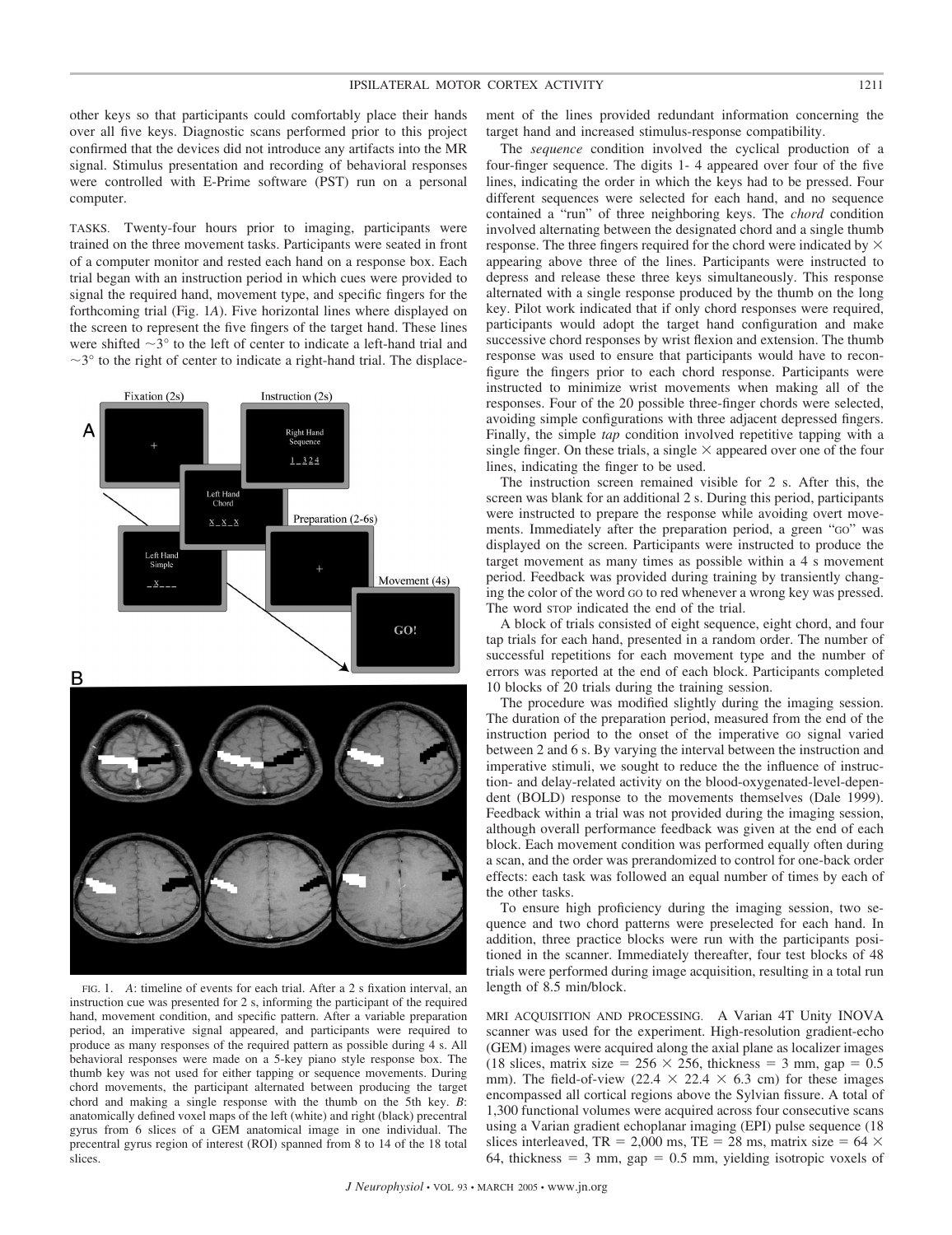3.5-mm size) sensitive to BOLD changes. The onset of each functional scan was synchronized to the onset of each task-relevant event, including the instruction and imperative stimuli, as well as the onset of the delay and rest periods. The angle and orientation of the functional slices were identical to those of the GEM images used for structural localization. For 12 of the participants, a high-resolution T1-weighted image was acquired using a FLASH pulse sequence (91 slices, matrix size =  $91 \times 109$ , thickness = 2 mm). These images were later used for spatial normalization to determine the location of peak activation within each motor cortex (see following text).

DATA ANALYSIS. All functional images were realigned to the first image in the series to correct for rotation and translation of the participant's head during the scanning session. To correct for the temporal shift between slices due to the slice-acquisition sequence, every slice was realigned with linear interpolation to the beginning of each volume. VoxPrep software (Voxbo) was used to exclude voxels outside the parenchyma of the brain by thresholding. The time series for each voxel were high-pass filtered (cutoff frequency: 0.003 Hz) and analyzed using a modified general linear model (GLM) (see Friston et al. 1994) that takes into account the intrinsic autocovariance structure of the signal. Because this analysis focused on the average number of activated voxels in specified regions of interest, spatial smoothing was unnecessary, allowing more precise localization on an individual basis (see following text).

The independent variables for the GLM were delta functions for the instruction period, for the preparation period, and for the execution phase. For the latter two, a separate regressor was used for each of the six movement conditions (e.g., preparation of a right-hand sequence movement, or execution of a right-hand sequence movement). A separate regressor function was determined for the preparation period because it had the additional working memory component that was not present in the instruction phase.

The reference functions were convolved with an individual's hemodynamic response function (Aguirre et al. 1998) obtained in a separate scanning block. In this block, the hemodynamic response function was determined by having the participant repetitively press both thumb keys in response to a flashing visual stimulus. The stimulus was presented for 2 s with a varying interstimulus interval (range of 2–18 s). The participant was instructed to press as fast as possible during the 2-s stimulus epoch. Voxels in the motor cortex were identified bilaterally, and the averaged, time-locked BOLD response to the stimulus (and responses) was estimated for each subject.

For each regressor, a regression-coefficient  $(\beta)$  was estimated for each voxel and saved in a separate whole-brain voxel map for later analysis. The within-block trial order was determined a priori as to minimize the correlation between the different regressors for each condition. This method used an iterative randomization routine to identify trial sequences that minimized off-diagonal values in the design matrix used in the GLM processing, thus optimizing efficiency (Dale 1999). The resulting correlation between the regressors for the preparation and execution periods was 0.22 for each condition. Four sets of these optimal trial sequences were generated for each subject.

A within-subject region of interest (ROI) approach was used to evaluate asymmetric activation of cortical regions given various concerns about averaging across individuals. Group analyses of fMRI data typically involves high-dimensional warping to fit individual brain and activation maps to a reference brain (Friston et al. 1995). Because the spatial localization of ipsilateral activity may be more variable between individuals than contralateral activity, spatial normalization and subsequent group analyses may lead to an underestimation of the ipsilateral activity (Nirkko et al. 2001). Furthermore, given local structural variability between individuals, a high dimensional warp does not produce exact alignment of the central and precentral sulci.<sup>1</sup> Spatially aligned and averaged group data for the precentral gyrus would likely consist of a mixture of activation from pre- and postcentral gyrus as well as adjacent frontal regions. Given these considerations, region masks were generated on the localizer GEM images for each participant (Fig. 1*B*). ROI maps were drawn for the left and right precentral gyrus, using the most superior slice down to the first slice where the lateral fissure was present. This region spanned the entire surface of the precentral gyrus and the anterior bank of the central sulcus to include the entire motor cortex. Additional maps were generated for adjacent frontal regions using the same set of slices. The posterior boundary began at the anterior bank of the precentral sulcus and extended  $\sim$ 10.5–28 mm (3–8 voxels) in the anterior direction (superior and medial frontal gyri),. This axial distance was liberally estimated so as to cover the complete extent of the dorsal premotor region and part of the ventral premotor region (Shubotz and von Cramon 2003; Talairach and Tournoux 1988).

As stated previously, the voxel-by-voxel regression coefficients  $(\beta)$ for each trial phase and movement condition were determined using a GLM. Significantly activated voxels within the ROI were defined as those showing higher activation during the movement phase for a given movement condition compared with rest with the statistical criterion set to  $t = \beta / SE(\beta) > 2.75$ . This threshold corresponds approximately to an  $\alpha$  estimate of <0.005. The number of superthreshold voxels (*N*) was used as a measure of the extent of activation within each region, and these estimates were submitted to a group analysis. In addition to the extent of activation within an ROI, a trial-averaged BOLD response (percentage signal change) was determined for the activated voxels. For individual participants, there were slight differences in the size of the left and right motor cortex maps. However this difference was not significant for the group as a whole [394 vs. 412 voxels,  $t(15) = 1.16$ ,  $P = 0.261$ ].

To compare the amount of ipsilateral activity across participants and tasks while taking into account the level of overall activation, we normalized the number of activated voxels in the ipsilateral cortex  $(N_{\text{insi}})$  by the total number activated in the contralateral  $(N_{\text{contra}})$  and ipsilateral motor area

$$
I = \frac{N_{\rm ipsi}}{N_{\rm contra} + N_{\rm ipsi}}
$$

Separate scores were computed for left- and right-hand movements for each task. This score can range from 0 (no ipsilateral activation) to 1 (all ipsilateral activation) with scores  $\leq 0.50$  corresponding to conditions in which the number of voxels activated in the contralateral hemisphere are greater than in the ipsilateral hemisphere.

As a measure of hemispheric asymmetry (HA) we computed the difference in the relative ipsilateral activation of left and right hand movements

$$
HA = I_{\text{LeftMovement}} - I_{\text{RightMovement}}
$$

Thus positive HA scores correspond to situations in which the left hemisphere (during left-hand movements) shows more ipsilateral activity than the right hemisphere (during right-hand movements). Negative HA scores would correspond to the reverse situation.

In addition to functional brain asymmetries, we also determined behavioral asymmetries by comparing the performance of left and right hand. As a raw-performance score, we used the total number of correct movements (M) made during each trial. For each movement condition, a normalized measure of behavioral asymmetry (BA) was computed as

<sup>&</sup>lt;sup>1</sup> We tested this by spatially normalizing each individual's brain to the MNI brain, including the ROI map for the left and the right motor cortex using the SPM 99 algorithm. For the 12 participants, the anterior boundary of the motor cortex at the height of the junction of superior frontal and prefrontal sulcus varied between –10 and –24 mm in anterior-posterior direction (the MNI templates anterior border is at –16 mm).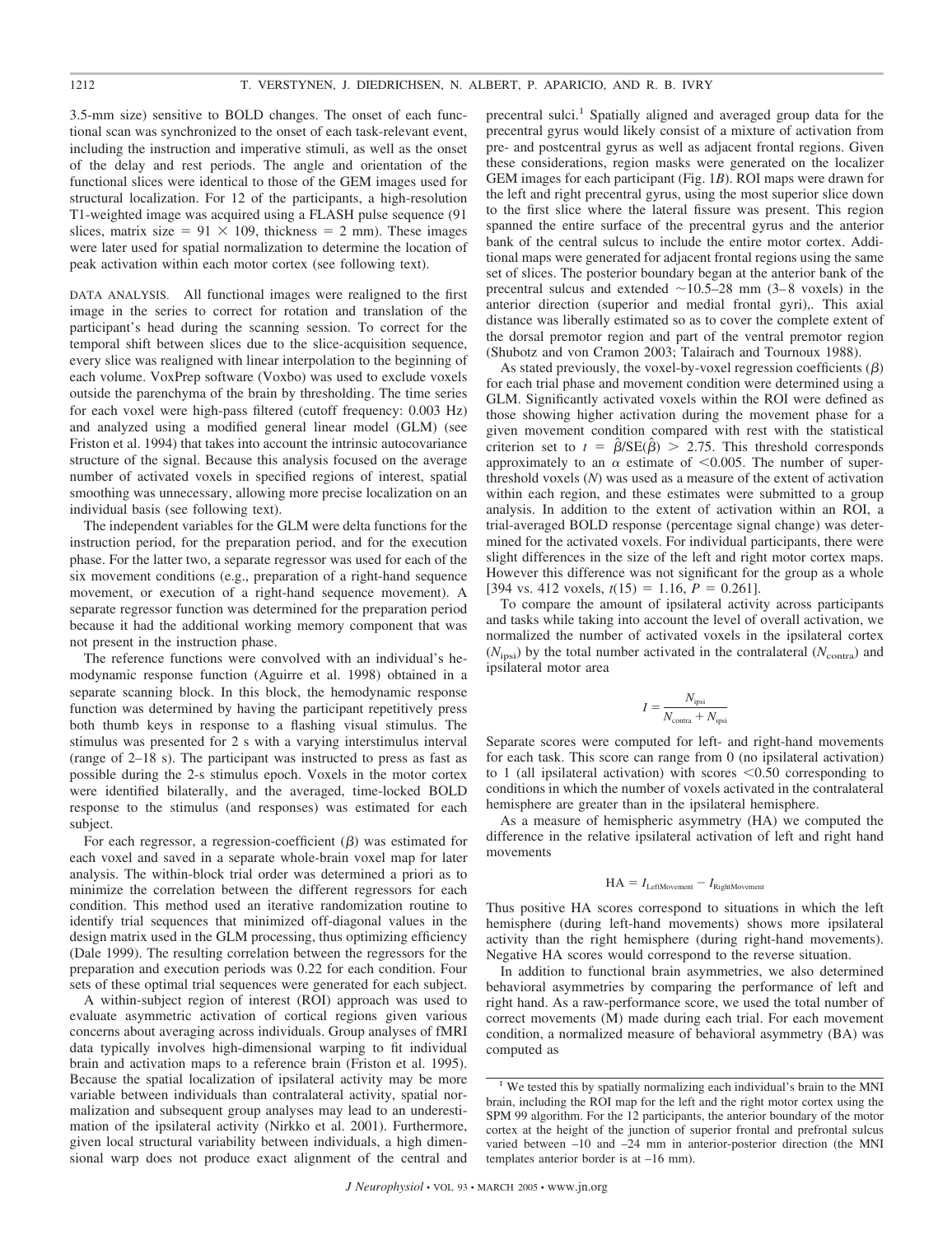$$
BA = \frac{M_{\text{RightHand}} - M_{\text{LeftHand}}}{M_{\text{RightHand}} + M_{\text{LeftHand}}}
$$

Positive scores indicate that the participant was able to produce more right-hand movements than left-hand movements within the time allowed.

Previous studies have reported that the area of maximal activation in the precentral gyrus during ipsilateral hand movements is lateral and ventral to the area of maximal activation during contralateral movements (Cramer et al.1999; Ziemann et al. 1999). To determine the correspondence of activation within the motor cortex for contralateral and ipsilateral movements, we identified the location of maximal activation. This maximum was identified on a smoothed *t*-map  $(FWHW = 8$  mm) within the ROI mask using established algorithms for identifying local maxima (SPM99). When multiple clusters of task-related voxels were identified, only the location of the voxel with the greatest *t*-value was used. We estimated the direction and magnitude of spatial shifts between the contra- and ipsilateral conditions on spatially normalized *t*-maps to make the results comparable across participants. For this normalization, we used a  $7 \times 8 \times 7$  parameter nonlinear transform (SPM99) (Friston 1995) to warp the individual anatomical T1 images onto the MNI template. The individual ROI maps were also normalized using the same procedure and used as masks for analysis.

To further improve local alignment within the motor cortex, the coordinates of these voxels were expressed relative to the coordinates of the hand notch on the anterior bank of the precentral gyrus, marked on each individual brain. The *x, y,* and *z* components of the spatial shift of peak activation between ipsi- and contralateral hand movements were then submitted to a MANOVA with group as a factor, separately for each hemisphere. The intercept term of the MANOVA provides a test of whether there was a directionally consistent shift across all individuals, while the group effect examines whether this shift was different between right- and left-handed participants.

#### *Experiment 2*

PARTICIPANTS. Eight right-handed participants (4 male, 4 female) were recruited from the University of California Berkeley population. They were financially compensated for their time. The mean handedness score for this group was  $1.6 \pm 0.23$  (SD). The secondary handedness assessments were not performed on this group. Due to movement related artifacts (see following text), we could not use the data from two subjects, leaving a total of six participants in the analyses. The participants included one of the authors (T. Verstynen).

PROCEDURE. To increase the statistical power for finding taskrelated voxels, we switched from an event-related to a block design. At the start of each block, the participant was cued to produce one of five possible movements. The *one-finger tapping* movements were cued as previously described. The *two-* and *four-finger tapping* movements were cued by the presentation of adjacent  $\times$  over the lines corresponding to the target fingers. To include combinations that seemed naturally synergistic, the ring/pinky finger combination was excluded from the two-finger condition. The cues for both of the sequence conditions were identical to that used in the sequence condition in the preceding text. To provide a strong contrast of the two sequence conditions, the *sequence easy* condition included sequences consisting of ascending (index, middle, ring, then pinky) or descending (pinky, ring, middle, then index) runs. For the *sequence difficult*, a second set of lines representing the finger locations was drawn below the original array. Positions for the first four finger movements were displayed in similar fashion as the simple sequence condition. The fifth and sixth keypresses of the sequence were cued on the corresponding finger locations on the second row of lines. Four possible six-element sequences were used, all selected so as not to include three or more consecutive presses of neighboring fingers. Unlike *experiment 1,* all sequences excluded the use of the thumb. The sequences were designed so that, across the experiment, all four remaining fingers were used an equal number of times.

The instruction screen remained visible for 2 s. Immediately after this, the word "GO" was presented in green in the center of the screen to indicate the start of the movement period. This period lasted for 16 s, and participants were instructed to produce as many movements as possible at a fast but comfortable pace. In contrast to *experiment 1,* during this epoch the cue indicating the target hand and the specific finger configuration remained visible on the screen. A rest period of either 8 s (training blocks) or 16 s (scanning blocks) separated each block.

As before, participants were trained to make all responses by flexing and extending their fingers and to minimize movements of the wrist. Thumb movements were excluded from all of the conditions. Participants were trained on two specific movement patterns within each condition, except the four-finger tapping condition which has only one possible pattern. As with *experiment 1* only during training would the imperative stimulus turn red whenever an erroneous keypress was detected. Feedback was provided at the end of the block during both the training and scanning blocks.

MRI ACQUISITION AND DATA ANALYSIS. MRI acquisition parameters were identical to those used in *experiment 1.* A total of 1,296 functional images were acquired over eight separate scanning runs, each lasting 324 s. One pattern from each movement condition was performed during an individual scanning run. The order of presentation for each trial type was randomized within an individual run. Rather than using empirically derived hemodynamic response functions (HRF) to convolve with the hypothetical regressor functions, we employed the SPM canonical HRF. Individual differences in the HRF have minimal effect on the analysis of data from block designs.

Two participants had to be excluded from all analyses due to significant movement related artifacts in the EPI images.

## RESULTS

## *Experiment 1: Is ipsilateral activation specific to sequential movements?*

BEHAVIORAL RESULTS. Behavioral performance, assessed as the average number of correct responses for each movement pattern for the training and imaging sessions, is shown in Table 1.

First, there were significant differences between the three tasks in the number of responses produced during the training  $[F(2,28) = 134.17, P \le 0.001]$  and imaging  $[F(2,28) = 72.41,$  $P < 0.001$ ] sessions. As expected, the tapping task resulted in more correct responses than the sequence and the chord condition, indicating that this task was indeed the least difficult of the three tasks. Participants also made more responses in the sequence condition than in the chord condition, a finding that might suggest that the chord task was harder than the sequence task; however, successful responses for the chord task consisted of alternating between the three-key chords and the single thumb press, whereas each individual key press in the sequence task was counted as a successful response. As an alternative measure of complexity we considered the error rate for each task. While participants made marginally more errors in the sequence (5.4%) than in the chord condition during training  $[4.2\%; F(1,14) = 4.04, P = 0.064]$ , this effect disappeared during imaging  $[F(1,14) = 2.87, P = 0.112]$ . In comparison, the error rate in the tap condition was 0.2%. Thus our data suggest that the two complex tasks were roughly matched for difficulty, at least after the initial training.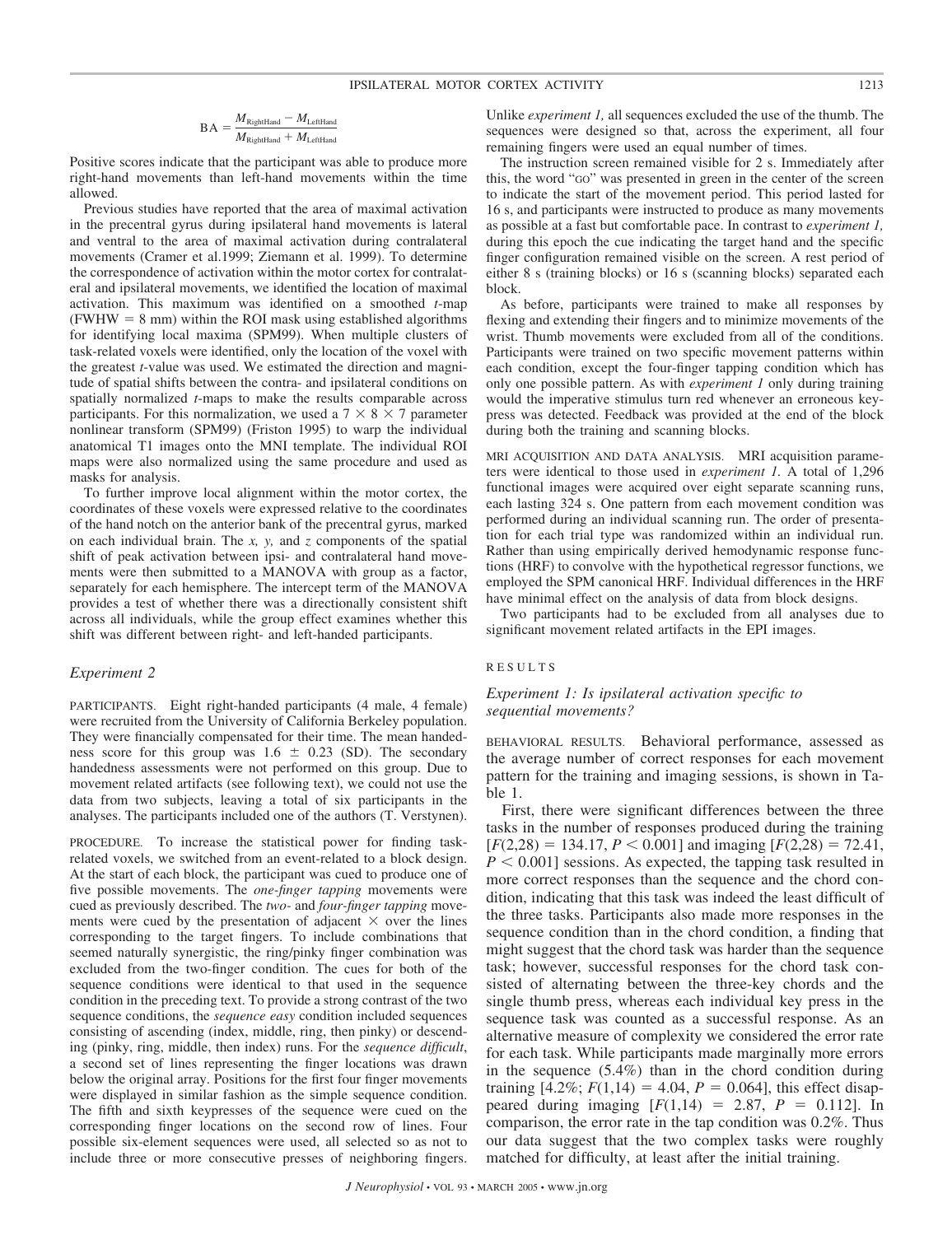|                 | Sequences        |                  | Chords           |                  | Tapping          |                  |
|-----------------|------------------|------------------|------------------|------------------|------------------|------------------|
|                 | Left handers     | Right handers    | Left handers     | Right handers    | Left handers     | Right handers    |
| Training        |                  |                  |                  |                  |                  |                  |
| Left hand       | $14.53 \pm 1.09$ | $13.77 \pm 1.07$ | $10.13 \pm 0.77$ | $11.25 \pm 1.20$ | $21.30 \pm 1.47$ | $19.01 \pm 1.23$ |
| Right hand      | $14.42 \pm 1.16$ | $14.79 \pm 0.99$ | $10.55 \pm 0.95$ | $11.98 \pm 1.29$ | $21.16 \pm 1.10$ | $21.59 \pm 1.28$ |
| <b>BA</b> score | $-0.57 \pm 0.85$ | $3.67 \pm 1.12$  | $1.63 \pm 1.22$  | $2.95 \pm 2.06$  | $-0.06 \pm 2.11$ | $6.47 \pm 1.69$  |
| Imaging         |                  |                  |                  |                  |                  |                  |
| Left hand       | $13.57 \pm 1.01$ | $15.87 \pm 1.71$ | $10.85 \pm 0.77$ | $12.88 \pm 1.60$ | $21.50 \pm 1.45$ | $20.47 \pm 1.01$ |
| Right hand      | $15.17 \pm 1.44$ | $16.96 \pm 1.73$ | $11.05 \pm 0.95$ | $14.05 \pm 1.67$ | $19.56 \pm 1.07$ | $21.25 \pm 1.10$ |
| <b>BA</b> score | $5.02 \pm 2.13$  | $3.55 \pm 2.41$  | $0.47 \pm 2.31$  | $4.56 \pm 1.19$  | $-2.06 \pm 2.36$ | $4.22 \pm 1.87$  |

|  |  | TABLE 1. Correct movements in the 4-5 response period |  |  |  |  |  |
|--|--|-------------------------------------------------------|--|--|--|--|--|
|--|--|-------------------------------------------------------|--|--|--|--|--|

Mean number of correct movements produced within the 4 s response period  $\pm$  (SE) estimates when using either the left or right hand and the resulting behavioral asymmetry (BA) values (see text for details of the BA calculation).

Both right- and left-handed people were equally capable at performing the tasks, with no group differences in either the average number of responses nor error rates [all:  $F(1,14) < 1$ ]. There were, however, significant differences between the two groups in the pattern of performance for the three tasks. Overall, right-handed persons were more proficient when using their dominant hand for all three types of movements (all 1-sample  $t$ -test  $> 2.06$ ). In contrast, a dominant hand advantage was only evident for left-handed people during the simple tapping task in the imaging session. For the two more complex tasks, the left-handed people tended to exhibit symmetric performance for the two hands. In fact, during the imaging session, the left-handed persons made more sequential responses when performing with the nondominant, right hand compared with the dominant, left hand  $(P < 0.005)$ .

ACTIVATION AND LATERALIZATION OF THE MOTOR CORTEX. As expected, the level of activation within the precentral gyrus mask increased with movement complexity. More precentral voxels showed significant activation in the sequence and chord tasks than during tapping [task:  $F(2,28) = 20.70$ ,  $P \le 0.001$ ; Fig. 2*A*].

In all three tasks, activity was greater in the contralateral hemisphere compared with the ipsilateral hemisphere. This was observed for both right- and left-handed people, resulting in ipsilateral (*I*) scores consistently  $> 0.5$  (Fig. 2*B*). However, all *I* scores were  $\geq 0$ , indicating that there was significant ipsilateral activation for all movements. The strength of this activation differed significantly between movement conditions [task:  $F(2,28) = 20.59$ ,  $P < 0.001$ ]. Post hoc comparisons indicated that sequence and chord movements led to a higher proportion of ipsilateral activity than simple key taps. Thus when the number of ipsilaterally activated voxels was normalized by the total number of activated voxels in both the left and right motor regions, we observed a greater ipsilateral response during complex tasks. In other words, the increased overall activation during complex movements was especially pronounced in the hemisphere ipsilateral to the moving hand. The magnitude of these *I* scores was not different between left- and right-handed people [group:  $F(1,14) < 1$ ].

The sequence condition was similar to tasks used in previous imaging studies (Kawashima et al. 1993; Kim et al. 1993; Singh et al. 1998). Similar to what was reported in those studies, we found that right-handed participants had more ipsilateral movement-related activity when using the left hand. Specifically, their *I* scores were significantly larger when the sequences were produced by the left hand compared with the right hand  $[t(7) = 3.43, P = 0.011]$ .

To examine whether this effect was specific to sequential finger movements, we performed a similar analysis on the other two movement tasks. The results for the chord condition were essentially identical to those observed in the sequence task: left-hand chords resulted in more ipsilateral activation than right-hand chords  $[t(7) = 2.73, P = 0.029]$ . The ipsilateral activity for the key tapping condition, although reduced compared with the complex tasks, was also significantly different between the two hemispheres  $[t(7) = 4.82, P = 0.002]$ , with left finger taps resulting in more ipsilateral activation than right finger taps. Thus for right-handed people, ipsilateral activation is more pronounced when they use their nondominant left hand for variety of movement tasks.

The inclusion of left-handed participants allowed us to assess whether patterns of ipsilateral activation are related to handedness, reflect a special role of the left hemisphere in complex movements, or both. As with right-handed participants, the left-handed group also showed a significant effect of movement condition  $[F(2,14) = 4.08, P = 0.04]$ , reflecting greater ipsilateral activity during complex movements. Comparing the average *I* scores for movements of the left versus the right hand indicated slightly stronger ipsilateral activity in the left hemisphere: e.g., *I* scores were slightly higher during left-hand movements. However, the distribution of *I* scores for the left-handed people was more variable, and the hand effect did not approach significance for any of the three tasks [sequence:  $t(7) = 0.72$ ,  $P = 0.49$ ; chord:  $t(7) = 0.46$ ,  $P = 0.66$ ;  $tan: t(7) = 0.54, P = 0.60$ .

Figure 3 shows the joint distributions of Hemispheric Asymmetry (HA) scores for each pair of movement conditions. The hypothesis that increased ipsilateral activity is related to the frequency of hand use (i.e., handedness) in everyday behavior would predict that the left-handed group would exhibit a mirror reversal of HA-scores compared with the right-handed participants. This was clearly not the case for complex movements. The HA scores for the chord and sequence movements were closely related to each other, even after accounting for handedness (partial  $r = 0.807$ ). While the population of righthanded participants  $(0)$  clusters consistently in the upper right hand quadrant, indicating more ipsilateral activity in the left hemisphere, the scores for the left handed people  $(\bullet)$  are more dispersed. Interestingly, only one left-handed participant showed a mirror-reversed pattern of the HA scores for both complex tasks, reflecting greater ipsilateral activity in the right than in the left hemisphere. In contrast, during simple movements, half the left-handed participants showed such a reversal,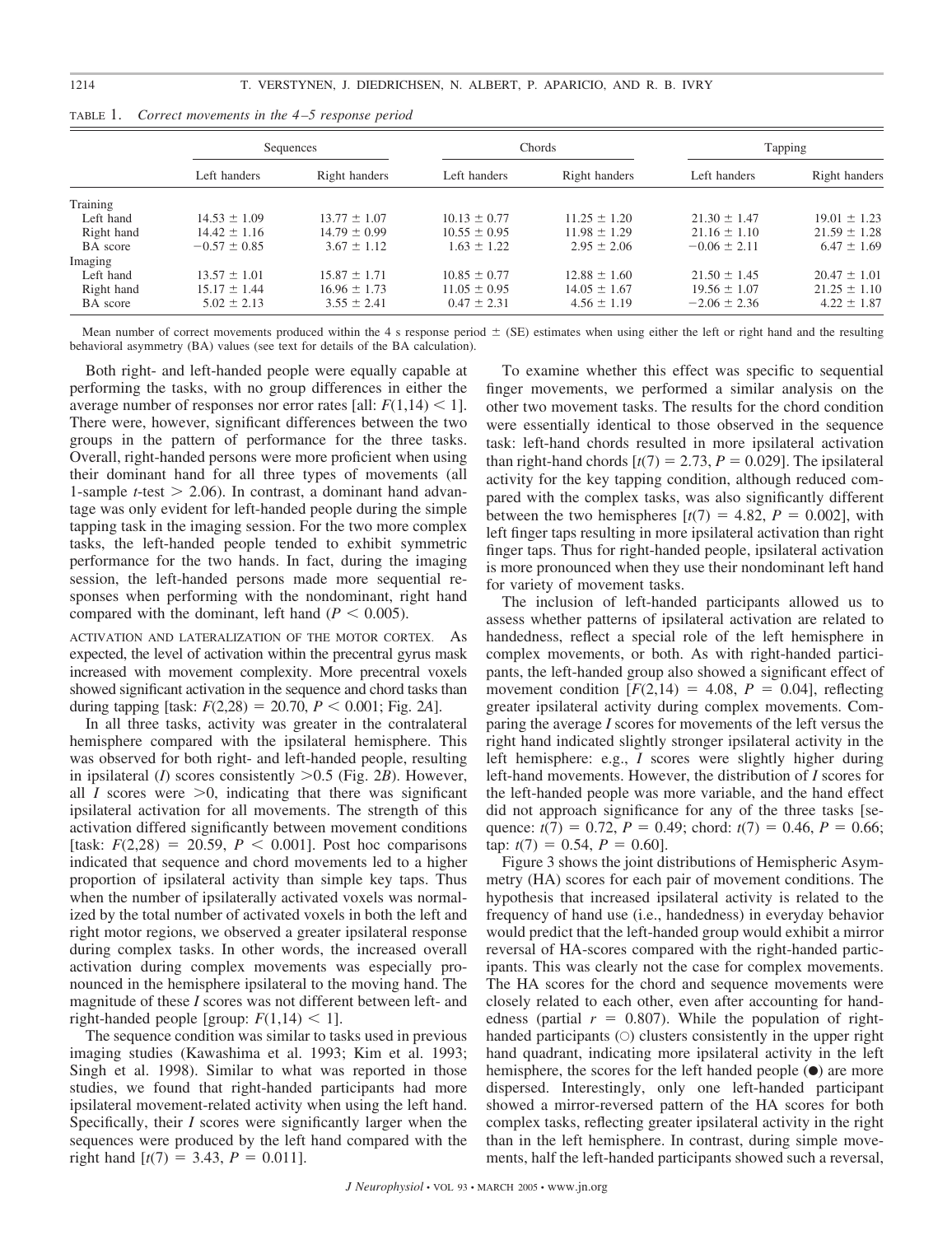

FIG. 2. *A*: percent of voxels activated within both the ipsi- and contralateral motor cortices during all 3 movement conditions and for both left- and right-hand movements. In both groups, sequence and chord tasks resulted in more activation than the simple key tapping task. *B*: ipsilateral activation coefficients for the precentral gyrus during tapping, sequence, and chord movement conditions. Values are presented as a ratio of ipsilateral activation to overall activation. Distributions of values are presented as Tukey box plots where the upper and lower bounds of the boxes represent the 95% confidence intervals and the error bars represent the range of all values in the group. For tapping movements, there was less ipsilateral activity than for sequence and chord movements. In right-handed people, there was considerably more ipsilateral activation for left- than for right-hand movements. Although a similar pattern of mean scores was present for the left-handed people in the 2 complex conditions, the effect of hand was not significant for any of the 3 tasks.

resulting in a marginally significant group difference,  $t(14)$  =  $-2.06$ ,  $P = 0.058$ . In summary, while left-handed persons showed a much more variable asymmetry pattern compared with right-handed people, they also tended to preferentially recruit the left hemisphere for complex movements.

SPATIAL CHARACTERISTICS OF PRECENTRAL ACTIVATION. Previous studies have suggested that the center of activation within the precentral gyrus differs for contra- and ipsilateral hand movements (Cramer et al. 1999; Ziemann et al. 1999). To examine this issue in the current study, we identified the center of peak activation within the motor cortex of each hemisphere.<sup>2</sup> Given the similarities in the pattern of ipsilateral activation for the two complex tasks, the data from the sequence and chord conditions were combined to produce a composite activation map for the two types of complex movements.

Consistent with the results of previous studies, the center of activation for the ipsilateral movements was shifted in an anterior, ventral, and lateral direction from the center of activation for contralateral movements (Fig. 4). The average shift was 24 mm (12 voxels at 2 mm<sup>3</sup>; 6 voxels anterior, 6 voxels ventral, and 5 voxels lateral). The shift was consistent across individuals and was significant for both the left (Hotelling's Trace  $= 3.23$ ,  $P = 0.007$ ) and right (Hotelling's Trace  $= 2.86$ ,  $P = 0.019$ ) hemispheres. There was no significant difference in the direction or magnitude of the shift between the left- and right-handed people, in either the left (Hotelling's Trace 0.50,  $P = 0.33$ ) or right hemisphere (Hotelling's Trace  $= 1.22$ ,  $P = 0.114$ .

TEMPORAL CHARACTERISTICS OF MOTOR CORTEX ACTIVA-TION. Using an event-related fMRI design allowed us to investigate the temporal features of contra- and ipsilateral activation. Note that the center of activation for ipsilateral

 $2$  Spatial analyses were limited to the 12 participants (6 right-handed, 6 left-handed) for whom high resolution T1 images were acquired.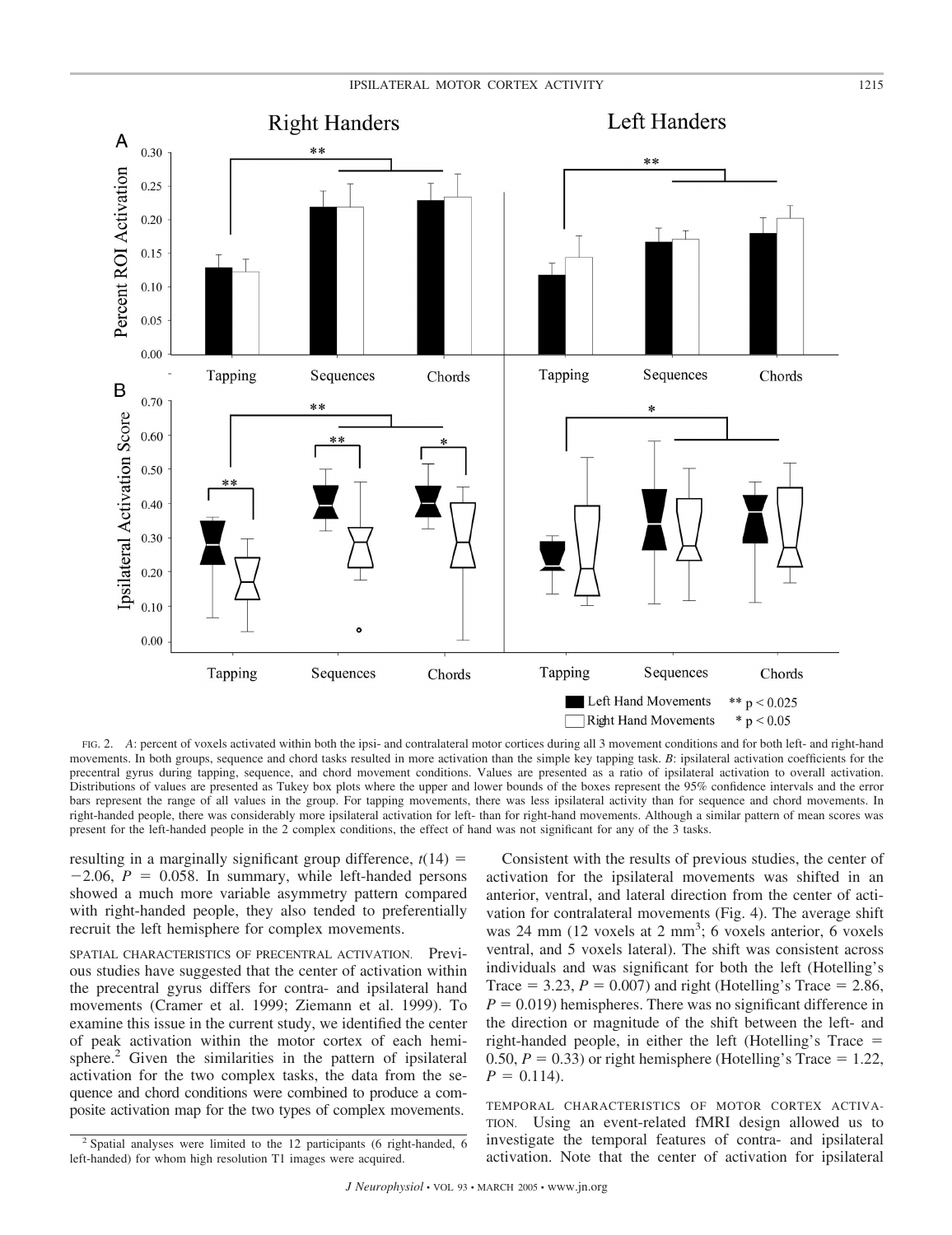

FIG. 3. Joint distributions of Hemispheric Asymmetry (HA) scores for the 3 movement conditions. Right-handed participants (O) showed consistent asymmetries, indicated by a higher degree of ipsilateral activation in the left hemisphere (positive HA scores). The left-handed group  $(\bullet)$  exhibited a broader range of values. The partial correlation coefficients (after accounting for the effect of handedness) indicated that the HAs were closely related in the 2 complex tasks but to a lesser degree between each complex and the simple tapping task.

movements is more likely to be in premotor cortex than in the primary motor cortex (Geyer et al. 2000). This raises the possibility that ipsilateral activation may be especially prominent during movement preparation, whereas contralateral activation would be especially prominent during movement execution (or both preparation and execution). This hypothesis predicts that the time course of activation should be different for ipsi- versus contralateral movements. However, the temporal profile of the activation functions were remarkably similar for ipsilateral and contralateral movements (Fig. 5). To assess these functions statistically, we fit a reference function to the



FIG. 4. Location of peak activation during contralateral  $(\diamond)$  and ipsilateral (-) complex movements. The sites of activation for ipsilateral movements shift ventrally, laterally, and anteriorly relative to those for contralateral movements.



FIG. 5. Mean time series of normalized blood-oxygen-level-dependent (BOLD) responses, averaged over all significantly activated voxels in each hemisphere, calculated separately for ipsilateral (*top*) and contralateral (*bottom*) movements during the 3 movement tasks. The imperative signal appeared at *time 0* and the signal to end movement appeared 4 s later. Higher peak activation is observed in the left hemisphere during ipsilateral movements on the sequence and chord tasks. The time courses for ipsi- and contralateral activation are comparable and are execution related. The functions start  $\leq 0$ because percent signal change is expressed relative to the average signal over the whole time series.

time course of the BOLD response for each individual hemisphere and hand.<sup>3</sup> The reference function consisted of a 4 s boxcar function, convolved with an assumed HRF response function (composed of 2 overlaid gamma functions) (for details, see Aguirre et al. 1998). We used a least-square estimation procedure with two free parameters for overall response amplitude (an additive shift term and a multiplicative scale term, both in the *y* direction) and one parameter for time shift. The parameter estimates for the time shift were submitted to a group  $\times$  condition  $\times$  hemisphere  $\times$  hand ANOVA. None of the main effects or interaction terms were significant (all *P*s 0.08). In particular, the hemisphere  $\times$  hand interaction was not significant  $[F(1,13) = 2.92, P = 0.11]$ , indicating that no gross differences existed between the temporal profile of ipsi- and contralateral activation.

CORRELATION OF NEURAL AND BEHAVIORAL ASYMMETRIES. To investigate the degree that the behavioral and physiological measures of left/right asymmetries relate to each other, we first looked at the correlation between hemispheric asymmetries (HA) and the strength of handedness as measured by the Edinburgh inventory.

The Edinburgh score clearly separated the left- and righthanded people into two distinct groups (Fig. 6*A*). However, the strength of the hand preference within each group was not related to asymmetries in brain responses. When we partialed out the effect of handedness, the correlations between the Edinburgh score with the HA measure were not significant.

We next asked whether asymmetries in brain responses related to the measures of behavioral performance on our experimental tasks. That is, do people who show more lateralized ipsilateral activation have more of a performance dif-

<sup>&</sup>lt;sup>3</sup> The temporal analysis could not be performed on one right-handed participant, because a data file for this participant was corrupted.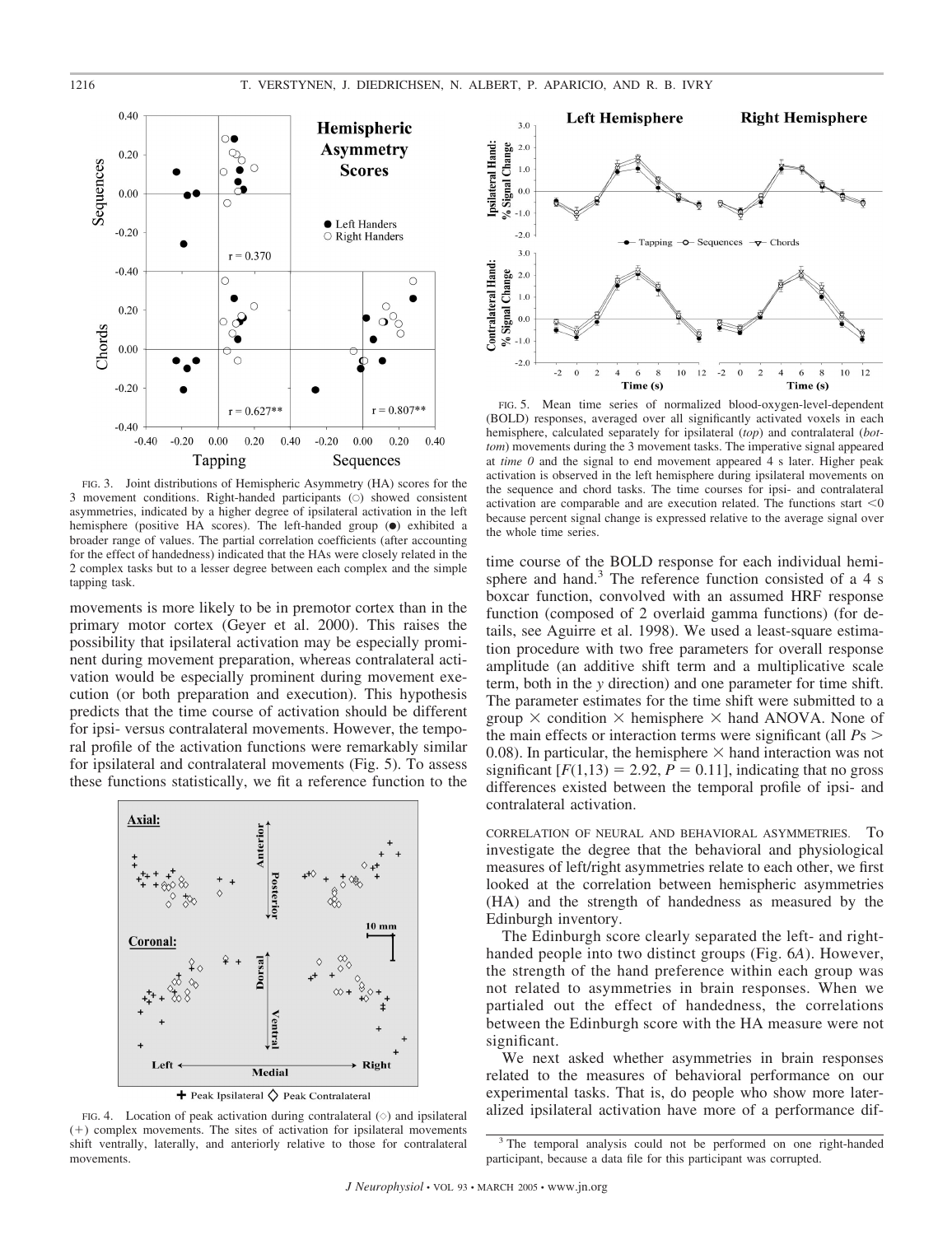

FIG. 6. *A*: correlations between scores on the Edinburgh Handedness inventory and hemispheric asymmetry (HA) scores. Positive Edinburgh scores indicate an increased *preference* for using the right hand in everyday activities, whereas negative scores indicate a preference to use the left hand. Positive HA scores indicate greater ipsilateral activation in the left hemisphere, negative scores indicate greater ipsilateral activation in the right hemisphere, and zero corresponds to symmetric ipsilateral activation. There was no significant relationship between hand preference and hemispheric asymmetries in any of the 3 movement conditions. Partial correlation coefficients (accounted for handedness) are reported. *B*: Relationship between measures of behavioral asymmetry (BA) and HA scores. Positive BA scores indicate better *performance* with the right hand. The 2 measures are significantly correlated (after accounting for the effects of handedness) for the chord task and marginally significant for the sequence task. However, no relationship is apparent in the tapping task.

ference between the hands than people who show a less pronounced pattern of asymmetry? To answer this question, we examined the correlations between the HA and BA scores (see METHODS). Across both groups, individual BA scores were significantly correlated between imaging and training sessions for the simple task,  $r_{Simple} = 0.640$ ,  $P = 0.008$ , and the chord task,  $r_{Chords} = 0.508$  *P* = 0.045. This, however, was not true for the sequence task,  $r_{\text{Sequence}} = 0.08$ ,  $P = 0.768$ , because of the right-hand advantage observed in left-handed participants during the scanning session. Given the inconsistency in the BA scores for the sequence task and the fact that the behavioral data from the scanning session were more variable, the BA scores were based on performance during training session only.

Figure 6*B* shows a relatively close relationship between the behavioral and hemispheric measures of asymmetries for the two complex tasks but not for tapping movements. After removing the effect of handedness, there was a significant correlation between HA and BA scores for the chord movements  $(r = 0.592, P = 0.020)$  and a marginal relationship for the sequence task ( $r = 0.469$ ,  $P = 0.078$ ). The relation was not present for tapping movements ( $r = -0.357$ ,  $P = 0.192$ ).<sup>4</sup>

In summary, asymmetries of motor cortex activation were not related to the degree of handedness as determined by a standard behavioral assessment instrument. However, the activation patterns were related to intermanual performance differences during complex movements. The difference of ipsilateral activation between the two hemispheres was greater in those individuals who showed a bigger difference in performance between the two hands. Specifically, the lower the relative proficiency of a hand was, the greater the amount of activity elicited in the ipsilateral motor region. Participants that exhibited a stronger left-hand disadvantage for complex movements showed a greater recruitment of the left hemisphere during these actions.

ACTIVATION AND LATERALIZATION OF ADJACENT FRONTAL RE-GIONS. Activation patterns observed in ipsilateral motor cortex, especially during complex left-hand movements, may also be manifest in neural regions higher up in the motor hierarchy. To investigate this issue, we performed the same analysis on voxel masks that encompassed frontal regions adjacent to precentral gyrus and included most of the dorsal and part of the ventral premotor cortices. In general, these regions had far fewer task-related voxels for a given movement compared with the motor cortex (see Table 2). As a result, the *I* scores for this region were much more variable. Nonetheless, it is immediately apparent that the *I* scores in the frontal regions were much higher than in the motor cortex  $[F(1,14) = 68.23, P \le 0.001]$ , indicating more bilateral activation across all conditions. Similar to what was observed in the motor cortex, right-handed participants had significantly greater ipsilateral responses during left-hand movements [hand:  $F(1,7) = 9.23$ ,  $P = 0.019$ ]; however, unlike the motor cortex, this ipsilateral response was expressed equivalently across all movement conditions [task:  $F(2,14)$  < 1], regardless of which hand was used [task  $\times$  hand:  $F(2,14)$  < 1]. In left-handed participants, *I* scores were not significantly influenced by hand  $[F(1,7) < 1]$  or movement condition [task:  $F(2,14) < 1$ ]. For this group, a marginally significant interaction was observed between moving hand and movement type  $[F(2,14) = 3.54, P = 0.057]$ , reflecting greater ipsilateral responses to simple key tapping than sequence and chord movements.

TABLE 2. *Grouped lateralization and percent ROI activation scores for the frontal, premotor region*

|               | Tapping         | Sequences       | <b>Chords</b>   |
|---------------|-----------------|-----------------|-----------------|
| Left handers  |                 |                 |                 |
| Left hand     |                 |                 |                 |
| I score       | $0.55 \pm 0.09$ | $0.42 \pm 0.06$ | $0.42 \pm 0.04$ |
| Activation    | $0.05 \pm 0.13$ | $0.08 \pm 0.01$ | $0.07 \pm 0.01$ |
| Right hand    |                 |                 |                 |
| I score       | $0.39 \pm 0.07$ | $0.51 \pm 0.06$ | $0.41 \pm 0.08$ |
| Activation    | $0.06 \pm 0.03$ | $0.07 \pm 0.01$ | $0.06 \pm 0.01$ |
| Right handers |                 |                 |                 |
| Left hand     |                 |                 |                 |
| I score       | $0.54 \pm 0.07$ | $0.49 \pm 0.03$ | $0.53 \pm 0.03$ |
| Activation    | $0.05 \pm 0.01$ | $0.10 \pm 0.01$ | $0.09 \pm 0.01$ |
| Right hand    |                 |                 |                 |
| I score       | $0.36 \pm 0.05$ | $0.38 \pm 0.05$ | $0.39 \pm 0.05$ |
| Activation    | $0.04 \pm 0.01$ | $0.10 \pm 0.03$ | $0.08 \pm 0.02$ |

Values are mean  $\pm$  SE. Overall there were fewer suprathreshold voxels in this region compared to the motor cortex region of interest (ROI). However, the *I* scores were consistently higher. While right-handed participants appear to have greater ipsilateral premotor recruitment during left- hand movements, the degree of this response is not modified by movement type. This asymmetry was not observed in left-handed participants.

<sup>&</sup>lt;sup>4</sup> None of the behavioral asymmetry measures correlated with scores on the Edinburgh handedness inventory (all  $P > 0.50$  from partial correlation coefficients), indicating that there may be a discrepancy between hand preference and ability.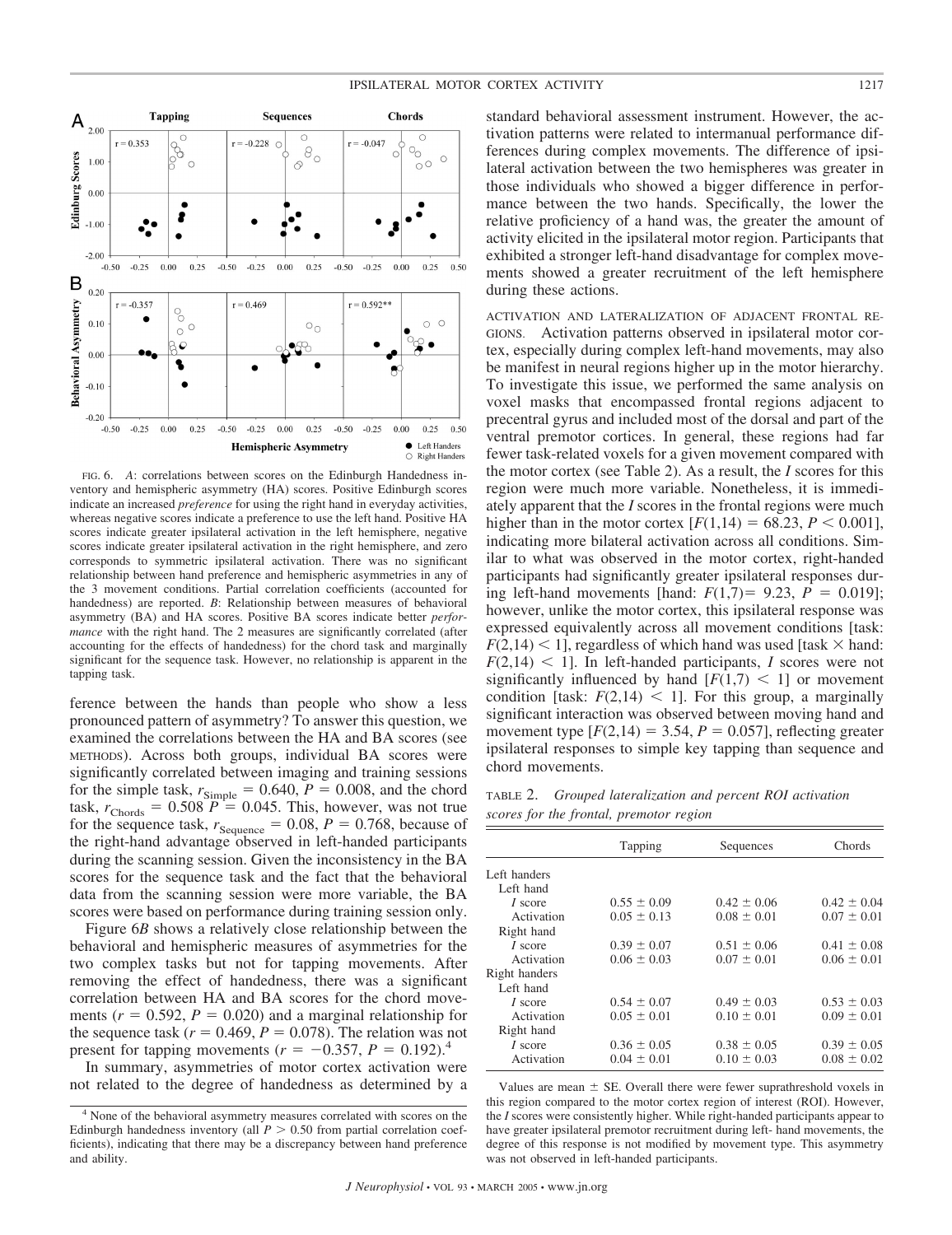In summary, the results show that for these frontal, primarily premotor areas, the activation was more bilateral than that found in motor cortex. Moreover, the degree of activation during ipsilateral movements was relatively independent of task complexity. For right-handed people, the disproportionate engagement of the left hemisphere during ipsilateral movements is found in both the motor and frontal regions. This effect was present in all three movement conditions. In lefthanded people, hemispheric asymmetries observed during ipsilateral movements tend to decrease for more complex movements. Based on these results is appears that frontal regions anterior to the precentral gyrus share the same hand-specific asymmetry, but the task-specific increase in ipsilateral activity is not shared between the two regions. Thus it is unlikely that this complexity effect in motor cortex reflects an "overflow" of activity from premotor cortices in adjacent frontal regions. Given the small amount of suprathreshold premotor voxels, however, these results should be interpreted with caution.

# *Experiment 2: Is ipsilateral activation a function of the number of required fingers?*

BEHAVIORAL RESULTS. We observed a significant effect of movement condition on the number of correct keypresses made during training  $[F(4,20) = 26.88, P < 0.001]$  and imaging  $[F(4,20) = 18.84, P < 0.001]$  sessions. Post hoc analysis revealed that both sequence movements resulted in the fewest number of correct keypresses (see Table 3). This is consistent with the implication that these movements are more complex than the tapping movements.

The BA scores (Table 3) were significantly positive [training:  $F(1,5) = 10.86$ ,  $P = 0.022$ , imaging:  $F(1,5) = 19.06$ ,  $P =$ 0.007], indicating better performance with the dominant, right hand compared with the nondominant, left hand across all conditions. No significant difference between conditions was observed in the asymmetry during imaging  $[F(1,5) = 0.40]$ ,  $P = 0.80$ , but we did find significant difference during training  $[F(1,5) = 3.12, P = 0.038]$ . As in *experiment 1*, the BA scores were higher during tapping movements than during the sequence condition.

The error data yielded similar trends. Essentially no errors were observed in the three tapping conditions. This reinforces our assumption that these movements were very easy. Error rates were higher in the sequence conditions (1.4 and 1.5% for the easy and hard conditions, respectively) with similar values for the left  $(1.6\%)$  and right  $(1.3\%)$  hands,  $F(1,5) < 1$ .

ACTIVATION AND LATERALIZATION OF THE MOTOR CORTEX. As in *experiment 1,* activation in the motor cortex was not directly related to the number of keypresses. Instead, the two sequence conditions resulted in significantly more activation than the three tap conditions [task:  $F(4,20) = 9.02$ ,  $P < 0.001$ ] despite the fact that the fewest responses were recorded in this condition. As shown in Fig. 7*A,* the number of suprathreshold voxels during the sequential conditions was greater than the tapping condition that involved the same number of fingers (4-finger simple). While there was no overall difference between rightand left-hand movements [hand:  $F(1,5) = 1.69$ ,  $P = 0.251$ ], the task  $\times$  hand interaction showed a non-significant trend  $[F(4,20) = 2.50, P = 0.075]$ . The increase of activation with movement complexity appears to be especially pronounced during left-hand movements. In sum, these results suggest that responses in the motor cortex are more strongly linked to the complexity of a movement pattern (i.e., sequential movements) rather than the number of recruited fingers or speed of the movements.

We next turn to the proportion of ipsilateral activity (*I* scores, Fig. 7*B*). First, there was a main effect of task  $[F(4,20) = 9.05, P \le 0.001]$ . Post hoc comparisons suggest that ipsilateral responses were greater during the two sequence conditions compared with the tapping conditions (all *P*s 0.004), whereas the tapping conditions did not differ from each other (all  $Ps > 0.35$ ). We also found a trend for more ipsilateral activation in the sequence-difficult than in the sequence-easy condition  $[t(5) = 2.24, P = 0.075]$ . Thus the amount of ipsilateral activation does not depend on the number of fingers involved in the task but rather depends on the complexity of the task.

In terms of ipsilateral activation, the main effect of hand was significant,  $[F(1,5) = 10.33, P = 0.024]$  as was the hand by task interaction  $[F(4,20) = 5.32, P = 0.004]$ . Post hoc comparisons indicated that the increase in ipsilateral motor cortex activity for the two sequence conditions was most pronounced during left-hand movements. This asymmetry was not observed during the three tapping conditions regardless of the number of fingers involved in the movement.

These results clearly indicate that both the degree and asymmetry of ipsilateral responses to left- and right-hand movements is not related to the fact that these tasks required the control of more fingers. Rather, this pattern seems to emerge when the coordination requirements becomes more complex either through the demands of planning and/or exe-

TABLE 3. *Behavioral responses (mean number of movements and behavioral asymmetry scores) for experiment 2*

|                 | Tapping:         |                  |                  |                  | Sequence:        |  |
|-----------------|------------------|------------------|------------------|------------------|------------------|--|
|                 | 1-Finger         | 2-Finger         | 4-Finger         | Easy             | Difficult        |  |
| Training        |                  |                  |                  |                  |                  |  |
| Left hand       | $74.78 \pm 4.16$ | $69.48 \pm 2.99$ | $57.31 \pm 2.80$ | $56.32 \pm 4.50$ | $44.39 \pm 5.40$ |  |
| Right hand      | $77.06 \pm 4.41$ | $73.94 \pm 5.60$ | $61.03 \pm 3.77$ | $56.67 \pm 4.98$ | $43.32 \pm 4.87$ |  |
| <b>BA</b> score | $1.48 \pm 1.24$  | $2.62 \pm 2.03$  | $2.96 \pm 2.74$  | $0.15 \pm 1.51$  | $-0.96 \pm 2.37$ |  |
| Imaging         |                  |                  |                  |                  |                  |  |
| Left hand       | $79.05 \pm 4.39$ | $78.00 \pm 3.54$ | $65.61 \pm 4.32$ | $58.66 \pm 4.25$ | $49.77 \pm 3.69$ |  |
| Right hand      | $85.61 \pm 3.95$ | $80.82 \pm 4.88$ | $69.32 \pm 4.85$ | $63.28 \pm 4.68$ | $52.12 \pm 4.70$ |  |
| <b>BA</b> score | $4.09 \pm 1.87$  | $1.55 \pm 1.89$  | $2.71 \pm 1.18$  | $3.82 \pm 1.76$  | $1.91 \pm 1.76$  |  |

Values are mean  $\pm$  SE. Overall, the participants executed more movements in the three tapping conditions than either sequence condition.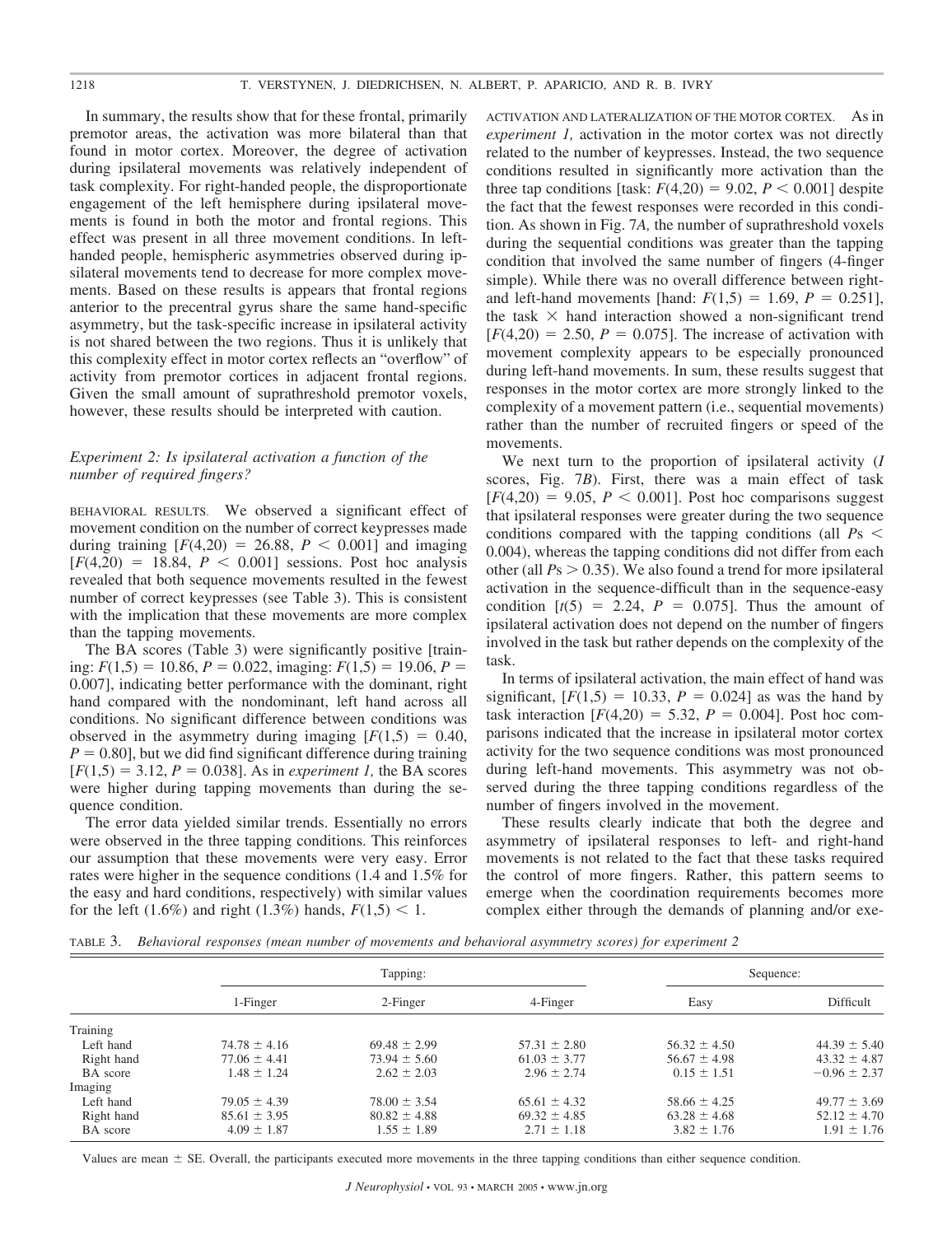

FIG. 7. *A*: percentage of suprathreshold voxels in both the left and right precentral gyrus ROIs for all movement conditions in *experiment 2.* The 2 sequence movements resulted in more overall activation and somewhat more activation during left-hand movements than the 3 tapping conditions. *B*: the Tukey boxplots show the distributions of ipsilateral activation coefficients distributed across all movement conditions. Consistent with *experiment 1,* left-hand movements resulted in greater ipsilateral responses than right-hand movements. The magnitude of these responses only increased in the 2 sequence conditions, indicating that the ipsilateral motor cortex is not simply responding to the number of fingers required in the movement.

cuting a sequence of responses (*experiments 1* and *2*) or adopting relatively novel hand configurations (*experiment 1*).

## DISCUSSION

# *Movement complexity and the recruitment of the ipsilateral motor cortex*

The current set of experiments was designed to investigate the factors influencing ipsilateral activation in the motor cortex during unimanual hand movements. Previous neuroimaging studies have consistently observed more ipsilateral activation during left- than during right-hand movements in the sensorimotor cortex of right-handed participants. Many of these studies have used a sequential finger opposition movement (Kawashima et al. 1993; Kim et al. 1993). This raises the question of how much of this effect is specific to the sequential demands of the task. Some theorists have sought a common mechanistic account for a left hemisphere specialization in language and action, arguing that both require an ability to represent sequential relationships (e.g., Corballis 1991). We developed the chord task in *experiment 1* to assess whether the involvement of the left hemisphere during left-hand movements was specific to sequences or whether it would be observed in a nonsequential complex movement task as well.

The results of *experiment 1* indicate that recruitment of the left hemisphere during ipsilateral movements does not require that the task involve the production of sequential movements. We found a similar degree of ipsilateral involvement during left-hand movements for both sequences and chords. While we did observe some ipsilateral activation when participants tapped with their left index finger, the extent of this activity was greatly reduced in comparison to the two more complex conditions.

The current results are consistent with the hypothesized specialization of the left hemisphere in the representation of complex actions. For example, the problems patients with apraxia have in making coordinated and purposeful movements is most commonly observed after left hemisphere lesions (Heilman 2000; Keretsz and Hooper 1982; Liepmann 1907). Functional imaging experiments have also found increased activation in left parietal and premotor regions during complex, sequential movements but not simple tapping movements, regardless of which hand was used to perform the task (Haaland et al. 2004). Thus the left hemisphere may be preferentially involved in the coordination of complex movements. One possibility is that long-term representations of these actions are associated with the left hemisphere (e.g., Heilman 2000). Alternatively, the left hemisphere may be specialized for the rapid selection of learned sensorimotor associations, and this operation is especially taxed during complex actions (Schluter et al. 1998, 2001). By these hypotheses, the left hemisphere specialization is not necessarily related to the execution of complex movements but rather higher level operations associated with action retrieval, preparation, and/or selection.

We designed the chord task to involve relatively complex and novel gestures, while not requiring sequential movements. It could be argued, however, that our chord task did include a sequential component, and this may underlie the similar asymmetry results for the two complex tasks. For the chord task, participants were required to alternate between producing the three-finger chords and a simple thumb response. This alternation might, in a sense, constitute a sequence. We included the thumb response to increase the demands of this task. If participants were simply required to produce the same threefinger chord repeatedly, they could adopt a fixed posture and produce the movements at the wrist. By including the thumb response, participants reconfigured the fingers prior to each chord response. Thus although this task included a sequential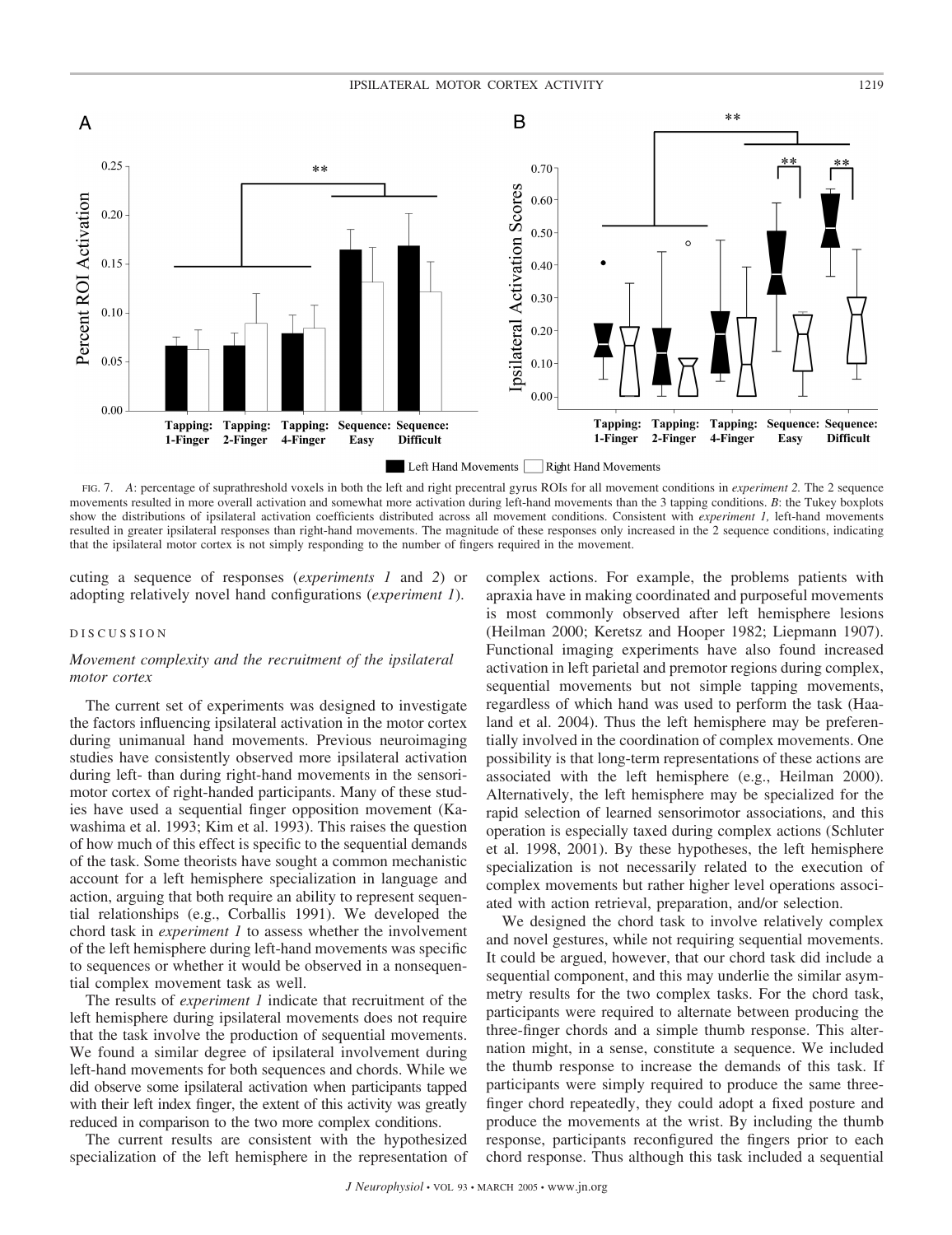component, its complexity arose from the configural aspects of the task rather than from the minimal sequencing demands.

Another concern is that our tasks did not only differ in the degree of complexity but that other factors might have contributed to the differences in ipsilateral activation found in *experiment 1.* For example, both the chord and sequence movements required the coordination of multiple fingers on each trial, whereas tapping movements involved a single finger on each trial. We tested this effect in *experiment 2,* and the results confirm that ipsilateral response is not related to the number of fingers required for the action. The degree and asymmetry of motor cortex activation were similar for the tapping tasks regardless of whether one, two, or four fingers were used. Most importantly, the extent of the ipsilateral involvement during left-hand sequence movements in *experiment* 2 was much greater than during the simple four-finger tapping task.

While ruling out an alternative explanation for the task effects in *experiment 1,* we are still limited in our ability to specify the exact conditions that lead to activation of ipsilateral motor cortex. Rather, the current study helps specify the appropriate boundary conditions. At one end, ipsilateral activation is not a simple function of the number of digits that must be coordinated. At the other end, ipsilateral activation is not limited to sequential actions. As a rough metric of complexity, we have used here the number of movements that can be made with a certain accuracy within a given time window, akin to the index-of-difficulty introduced by Fitts (1954). However, future studies may suggest a better metric, perhaps based on the degree of asynergistic activity required by the task or the number of elements needed to describe the movement pattern. Although not significant, we found a trend that a six-element sequence led to higher activation than a four-element sequence, lending some credibility to this idea.

# *Handedness as a factor*

Handedness, defined as the preference to use one hand for everyday behaviors (Oldfield 1971), might be another factor that influences asymmetries in ipsilateral activation. If asymmetries of motor cortex activity were related to handedness, then the pattern for left-handed people should be the mirror reverse of that found in right-handed people. In contrast, if the asymmetries in ipsilateral activation are related to hemispheric specialization, then similar results should be found for left- and right-handed participants, similar to what has been found for patient studies on skill learning (Heilman 2000; Lausberg et al. 1999). A weaker form of the hemispheric specialization hypothesis is that left-handed persons might show a decreased magnitude of this leftward bias of ipsilateral activation, similar to what has been observed in imaging studies of language function (Pujol et al. 1999).

The results from *experiment 1* favor the latter hypothesis. All of the left-handed participants showed a strong left-hand preference on the Edinburgh inventory. Nonetheless, their activation profiles were mixed. On the sequence and chord tasks, half of the left-handed persons showed more ipsilateral activation when using their left hand, similar to what was observed in the right-handed people. Only one left-handed participant showed a reversed pattern with greater ipsilateral activation when using the right hand. The extent of ipsilateral activation was roughly symmetric in the remaining left-handed people. Thus whereas the results were consistent for righthanded persons, the left-handed people present a mixed picture.

Previous findings regarding ipsilateral activation in lefthanded people have been inconclusive. Kim et al. (1993) reported that left-handed persons exhibited stronger ipsilateral activity in the left hemisphere compared with the right, indicating a special role of this hemisphere in motor control. In contrast, Kawashima et al. (1993, 1997) observed greater ipsilateral activation when participants used their nondominant hand, regardless of handedness. Finally, to muddy the story even further, Singh et al. (1998) reported that left-handed people had equivalent amounts of ipsilateral activation regardless of which hand they used.

These discrepancies may be accounted for by two factors. First, left-handed people may be a highly heterogeneous group, at least in terms of neurological organization. Being "lefthanded" is often defined as the preference for using the left hand in daily activities, such as writing or drawing (Oldfield 1971). This left-hand preference, however, does not necessarily imply a complete reversal of all functional brain asymmetries observed in right-handed participants. For example, most left-handed participants show a left-hemisphere specialization for language functions (e.g., Pujol et al. 1999). Our findings suggest that, although all left-handed people showed a strong preference for the left hand, only one of the eight subjects showed a reversal of the asymmetric activation during both complex movements.

Second, the discrepant results may be related to the different behavioral tasks that were used. Kim et al. (1993) used a sequencing task in which the participants touched each finger to the thumb in a repeating pattern. Kawashima et al. (1997) used a simple finger tapping task. Our results show that the magnitude of the ipsilateral activity (relative to overall activity) and the asymmetry of this activity between left and right hemispheres is much stronger in complex than in simple tasks. Taken together with the findings of Kim et al. (1993) and Kawashima et al. (1997) our results indicate that the pattern of ipsilateral motor cortex activity in left-handed persons also depends on characteristics of the movement.

#### *Spatial characteristics and function of ipsilateral activity*

We observed that the spatial locus of peak activation for ipsilateral movements was more anterior, lateral, and ventral than the locus for contralateral movements. This shift is consistent with a previous fMRI report (Cramer et al. 1999) and results from the TMS literature. For example, the optimal location for eliciting ipsilateral motor-evoked potentials (iMEPs) in distal arm muscles is located laterally and slightly forward of the location optimal for eliciting contralateral MEPs (Ziemann et al. 1999). These findings suggest that the ipsilateral activity reflects a network of neurons within precentral gyrus that are distinct from those associated with the control of contralateral movement.

As noted in the INTRODUCTION, cytoarchitectonic studies define two distinct regions in the precentral gyrus (for review, see Geyer et al. 2000). Brodmann's area 4, the primary motor cortex, occupies the posterior portion of the gyrus and extends into the central sulcus. The anterior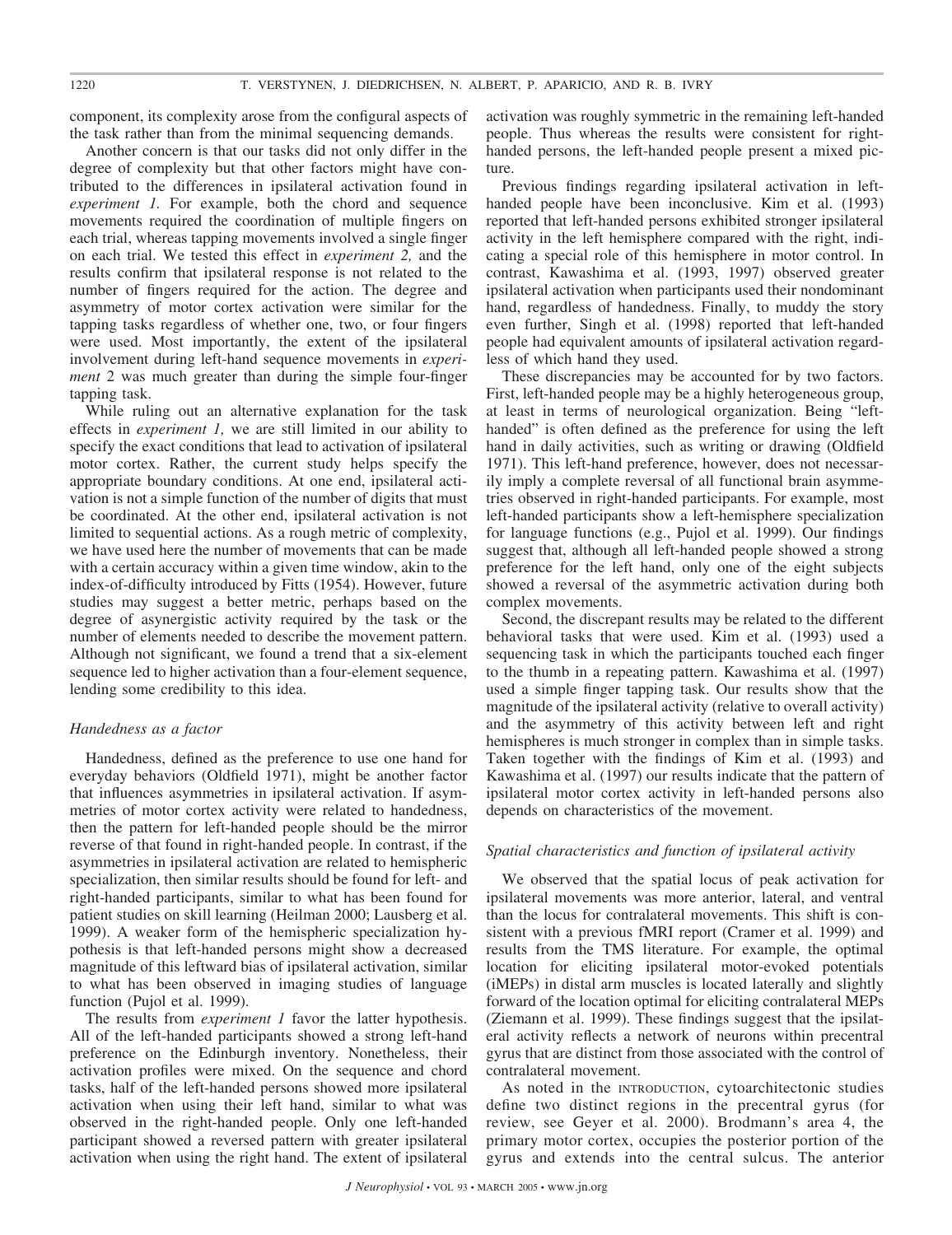portion of the precentral gyrus has been identified as a subregion of Brodmann's area 6 (BA 6a) and is considered to be a subdivision of premotor cortex. The precise boundary between these two regions cannot be identified using the macroscopic landmarks available with MRI. Therefore it is difficult to conclusively determine whether the center of activation during ipsilateral hand movements was in primary motor or premotor cortex. However, the spatial shift in activation between the contra- and ipsilateral hand movements is more consistent with a premotor locus. The magnitude of the shift spanned almost the entire width of the precentral gyrus, resulting in activation centers that approached the precentral sulcus. Note that, with respect to human motor cortex, the distinction between area 4 and 6a is based solely on the density of descending pyramidal cells; the functional correlates of this anatomical difference has yet to be determined.

What might be the functional role of the observed ipsilateral response? The execution of movements requires the generation of spatiotemporal patterns of activity in the contralateral motor cortex. We hypothesize that when this pattern is very complex and when the contralateral hemisphere is not well trained in the production of this task, the ipsilateral motor cortex can help shape the appropriate pattern through both excitatory and inhibitory connections. This hypothesis is consistent with our finding that the degree of ipsilateral activation increases with task complexity and also that it is more pronounced during leftthan during right-hand movements. Furthermore, the performance differences between the two hands were correlated with the asymmetry in ipsilateral activation of the two hemispheres, such that ipsilateral activation was strongest when participants used their less proficient hand to produce the actions. For participants who showed no clear performance differences between hands, the degree of ipsilateral activity was symmetric. The proposed functional role of ipsilateral activity during execution rather than during planning of the movement is also supported by findings from a TMS study which reported that stimulation over the left motor cortex impaired sequential movements of the ipsilateral hand (Chen et al. 1997).

There are two possible pathways through which the motor cortex could modify the command to the ipsilateral hand. First, the influence could be direct via descending ipsilateral projections to the spinal cord. In accordance with this hypothesis, a previous experiment by Ziemann and colleagues (1999) found that TMS of the motor cortex elicited iMEPs in a patient with complete agenesis of the corpus callosum. Furthermore, the spatial locus of peak activation for ipsilateral movements found in our study corresponds approximately to the region where TMS stimulation maximally elicits iMEPs.

Alternatively, the influence could be mediated by callosal projections from the ipsilateral motor cortex to the contralateral motor cortex. While some of these projections are excitatory, some synapse on interneurons that in turn inhibit the neurons that descend to the distal muscles (Chen et al. 2003; Daskalakis et al. 2002). Interestingly, it has been found that callosally mediated projections to the inhibitory interneurons also show an asymmetric efficiency. Specifically, the left motor cortex has a greater inhibitory effect on the right motor cortex than vice versa, regardless of an individual's handedness (Netz et al. 1995). The stronger inhibitory influence through callosal fibers could be one mechanism through which the left hemisphere helps shape complex actions performed with the left hand. Findings from a recent study by Kobayashi and colleagues (2003), lends credence to this hypothesis by showing that the presence of left motor cortex BOLD responses during ipsilateral hand movements corresponds to modified patterns of interhemispheric inhibition assessed using TMS.

Of course, the descending ipsilateral pathways and interhemipsheric communication hypotheses are not mutually exclusive. It is possible that the observed ipsilateral activity in the present study reflected neural activity related to ipsilateral descending signals *and* callosally mediated interactions with the contralateral hemisphere. Disassociating these two circuits is a question for future studies.

## ACKNOWLEDGMENTS

The authors thank B. Inglis, J. Olinger, and M. D'Esposito for helpful guidance of MRI acquisition and analysis and O. Donchin for helpful comments on an early version of the manuscript.

#### GRANTS

This project was funded by the National Institute of Neurological Disorders and Stroke Grants NS-30256, NS-40813, and NS-33504.

#### **REFERENCES**

- **Aguirre GK, Zarahn E, and D'Esposito M.** The variability of human, BOLD hemodynamic responses. *Neuroimage* 8: 360 –369, 1998.
- **Brinkman and J. Kuypers HG.** Cerebral control of contralateral and ipsilateral arm, hand, and finger movements in the split-brain monkey. *Brain* 96: 633– 674, 1973.
- **Chen R, Gerloff C, Hallett M, and Cohen L.** Involvement of the ipsilateral motor cortex in finger movements of different complexities. *Ann Neurol* 41: 247–254, 1997.
- **Chen R, Yung D, and Li J-Y.** Organization of ipsilateral excitatory and inhibitory pathways in the human motor cortex. *J Neurophysiol* 89: 1256 – 1264, 2003.
- **Corballis MC.** *The Lopsided Ape: Evolution of the Generative Mind.* New York: Oxford, 1991.
- **Cramer SC, Finklestein SP, Schaechter JD, Bush G, and Rosen BR.** Activation of distinct motor cortex regions during ipsilateral and contralateral finger movements. *J Neurophysiol* 81: 383–387, 1999.
- **Dale AM.** Optimal experimental design for event-related fMRI. *Hum Brain Mapp* 8: 109-114, 1999.
- **Daskalakis Z, Christensen B, Fitzgerald P, Roshan L, and Chen R.** The mechanisms of interhemispheric inhibition in the human motor cortex. *J Physiol* 543: 317–326, 2002.
- **Donchin O, Gribova A, Steinberg O, Mitz AR, Bergman H, and Vaadia E.** Single-unit activity related to bimanual arm movements in the primary and supplementary motor cortices. *J Neurophysiol* 88: 3498 –34517, 2002.
- **Ehrsson HH, Kuhtz-Buschbeck JP, and Forssberg H.** Brain regions controlling nonsynergistic versus synergistic movement of the digits: a functional magnetic resonance imaging study. *J Neurosci* 22: 5074 –5080, 2002.
- **Fitts PM.** The information capacity of the human motor system in controlling the amplitude of movement. *J Exp Psychol* 47: 381–391, 1954.
- **Friston KJ, Ashburner J, Poline JB, Frith CD, Heather JD, and Frackowiak RSJ.** Spatial registration and normalization of images. *Hum Brain Mapp* 2: 165–189, 1995.
- **Friston KJ, Worsley KJ, Frackowiak RSJ, Mazziotta JC, and Evans AC.** Assessing the significance of focal activations using their spatial extent. *Hum Brain Mapp* 1: 214 –220, 1994.
- **Geyer S, Matelli M, Luppino G, and Zilles K.** Functional neuroanatomy of the primate isocortical motor system. *Anat Embryol* 202: 443– 474, 2000.
- **Grafton ST, Hazeltine E, and Ivry RB.** Motor sequence learning with the nondominant left hand. A PET functional imaging study. *Exp Brain Res* 146: 369 –378, 2002.
- **Haaland K, Elsinger C, Mayer A, Durgerian S, and Rao S.** Motor sequence complexity and performing hand produce differential patterns of hemispheric lateralization. *J Cog Neurol* 16: 621–636, 2004.